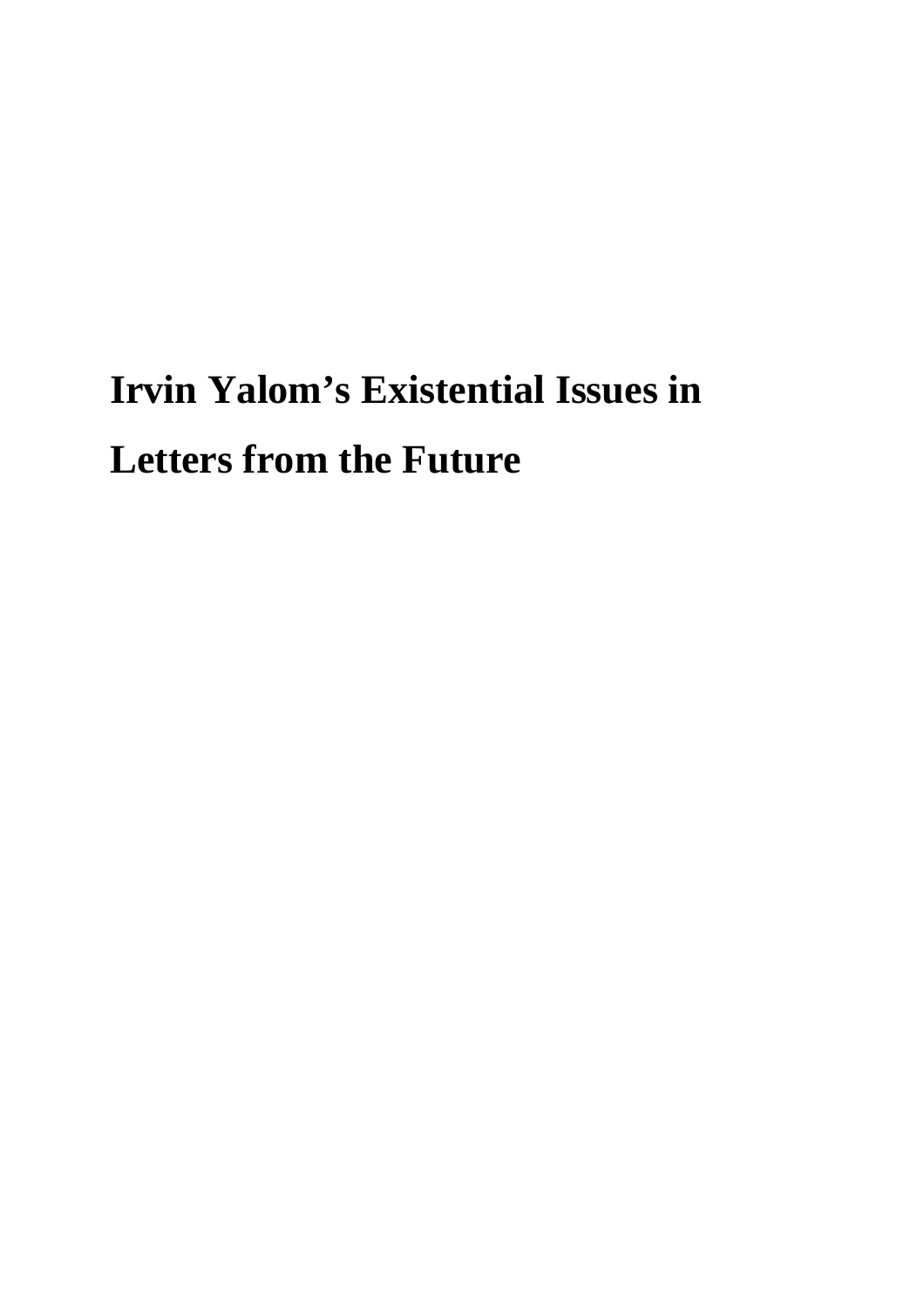# **UNIVERSITY OF TWENTE. August 2012.**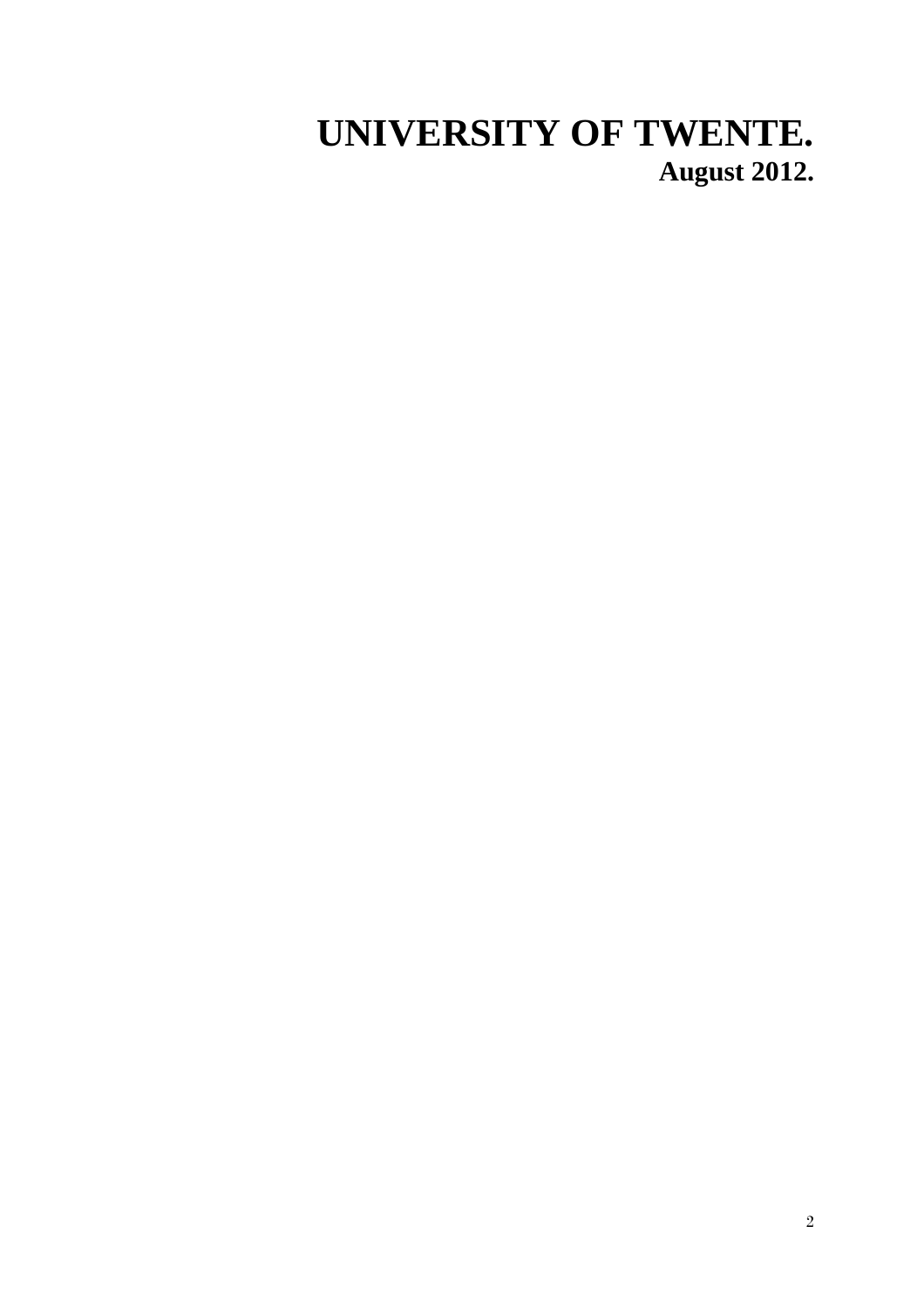#### **Research Task:**

# **Irvin Yalom's Existentital Issues in Letters from the Future**

Sabrina Herrmann

S0167207

# **Student:**

Sabrina Herrmann

s0167207

# **Educational Establishment:**

University of Twente

Faculty of Behavioural Science

Psychology: Mental Healthyness (Geestelijke Gezondheidsbevordering)

# **Commission:**

 Dr. A. Sools Drs. V. van Bruggen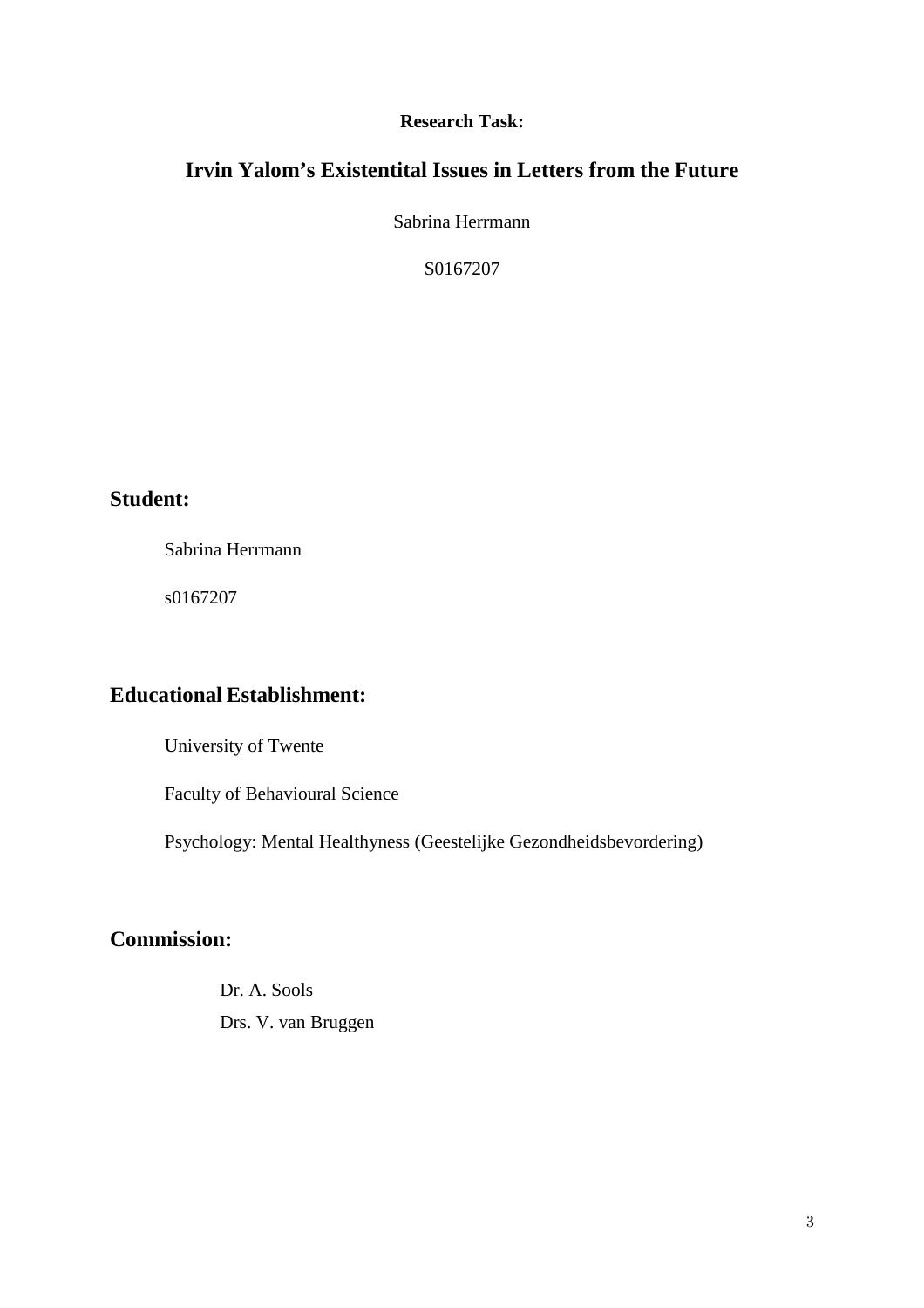# **FOREWORD**

 To finish my Bachelor of Science in the department of psychology I chose for a bachelor thesis in the field of mental health (Geestelijke Gezondheitsbevordering). This choice was made, because I want to do my Master of Science in this field. This master will give me the possibility to the advanced education as psychotherapist.

 It was very important for me to work on a topic of personal interest. In the past I already chose a minor in the field of philosophy because I am highly interested in ancient philosophy. Furthermore, since philosophy is the origin of our contemporary science, this minor gives me a good scientific foundation. Accordingly, I am interested in the philosophical part of psychology and in psychotherapy.

 In the first discussion with my supervisor Dr. Anneke Sools I told her that I am interested in philosophy. She suggested a research on existential psychology. This area of psychology was completely new to me, but has proven to be an inspiring topic.

 Finally I wish to thank Dr. Anneke Sools and Drs. Vincent van Bruggen for their support. Their respective points of view allowed me to improve my bachelor thesis in various parts. By doing this, Anneke and Vincent have mentored me magnificently both in the field of science and personally: *Thank you very much for your support!*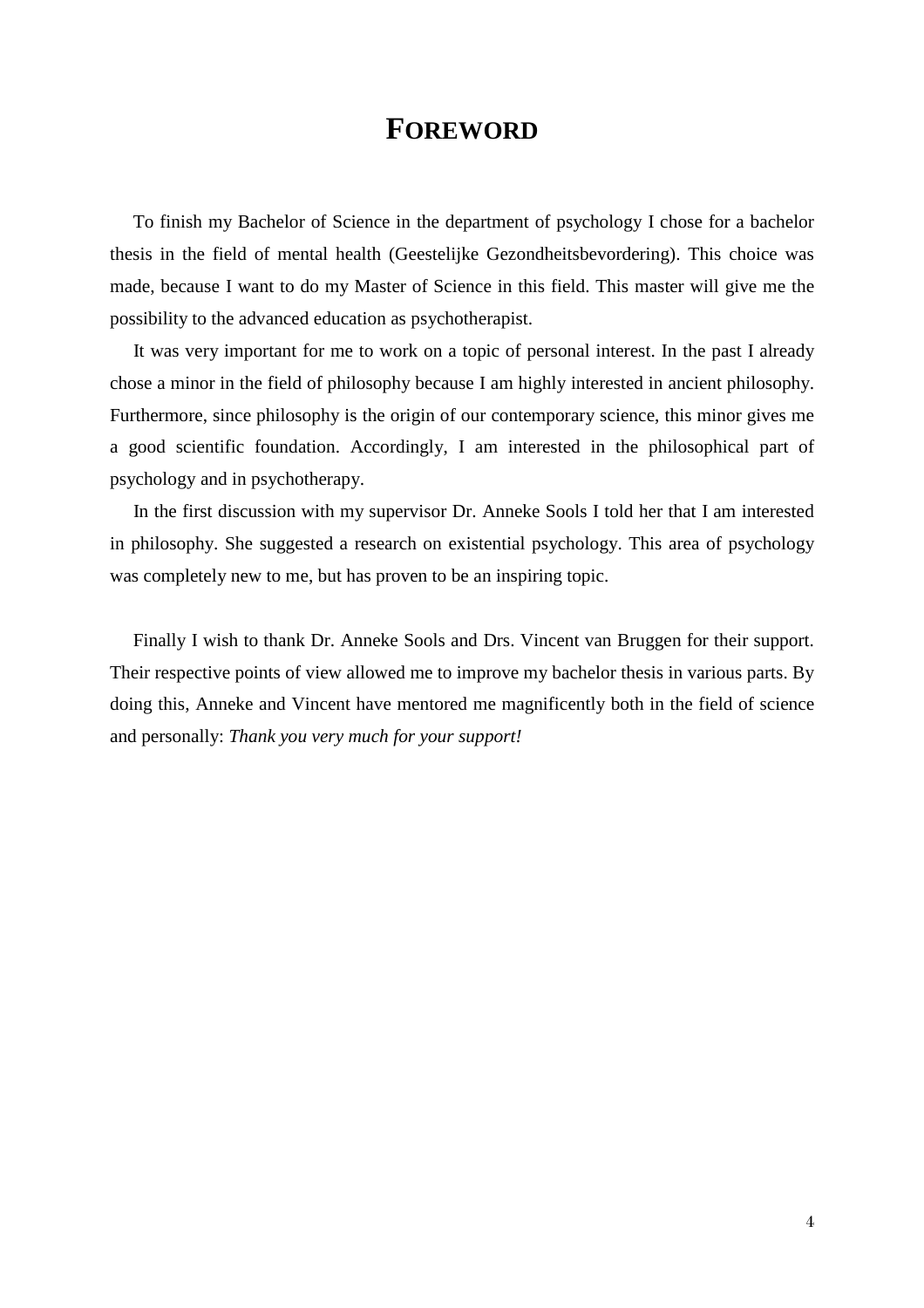| <b>CONTENT</b> |
|----------------|
|----------------|

| 2.2 Prior Research and Current Case Study: Letters from the Future  11 |
|------------------------------------------------------------------------|
|                                                                        |
|                                                                        |
|                                                                        |
|                                                                        |
|                                                                        |
|                                                                        |
|                                                                        |
|                                                                        |
|                                                                        |
|                                                                        |
|                                                                        |
|                                                                        |
|                                                                        |
|                                                                        |
|                                                                        |
|                                                                        |
|                                                                        |
|                                                                        |
|                                                                        |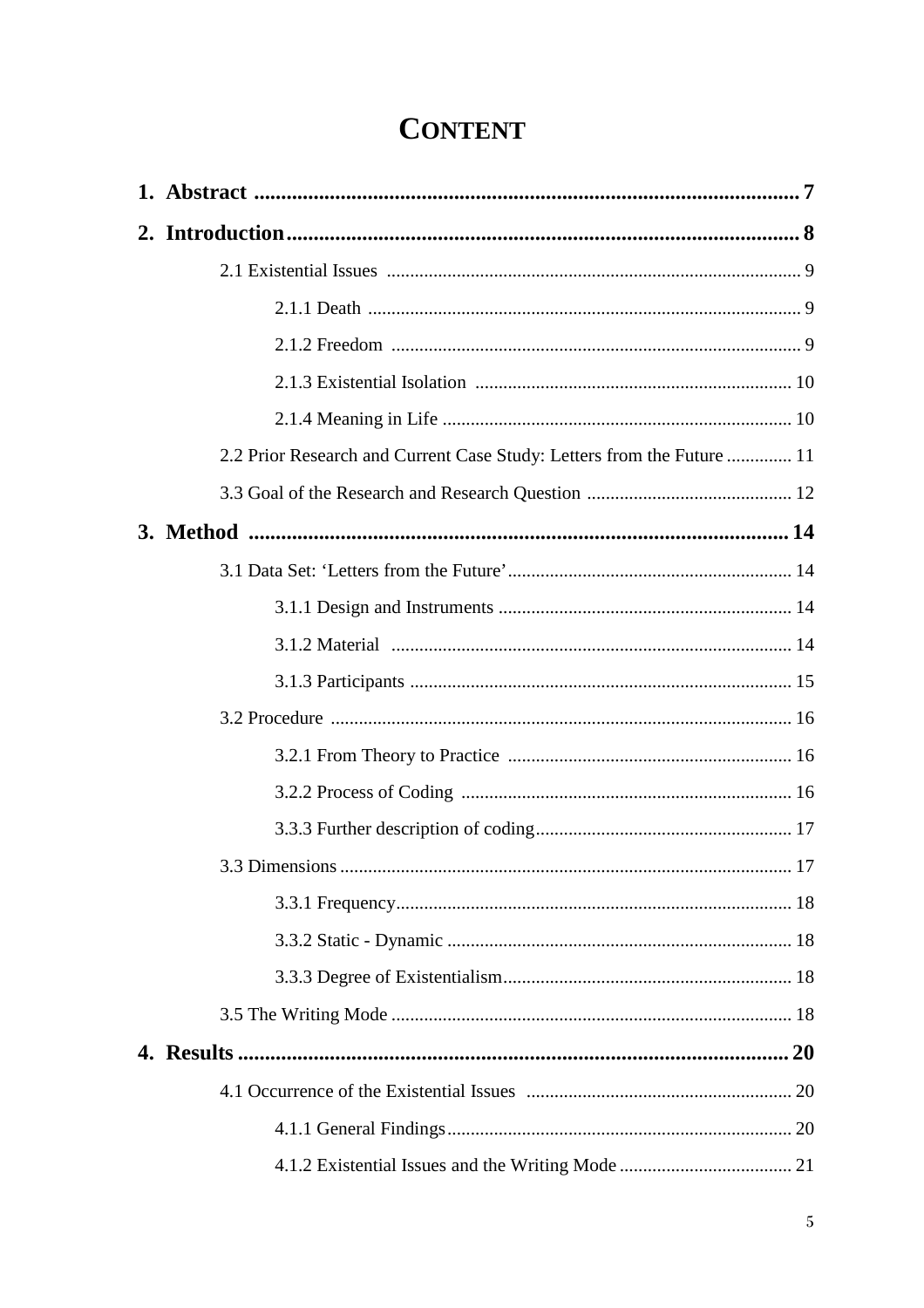| 5.1.1 |  |
|-------|--|
|       |  |
|       |  |
|       |  |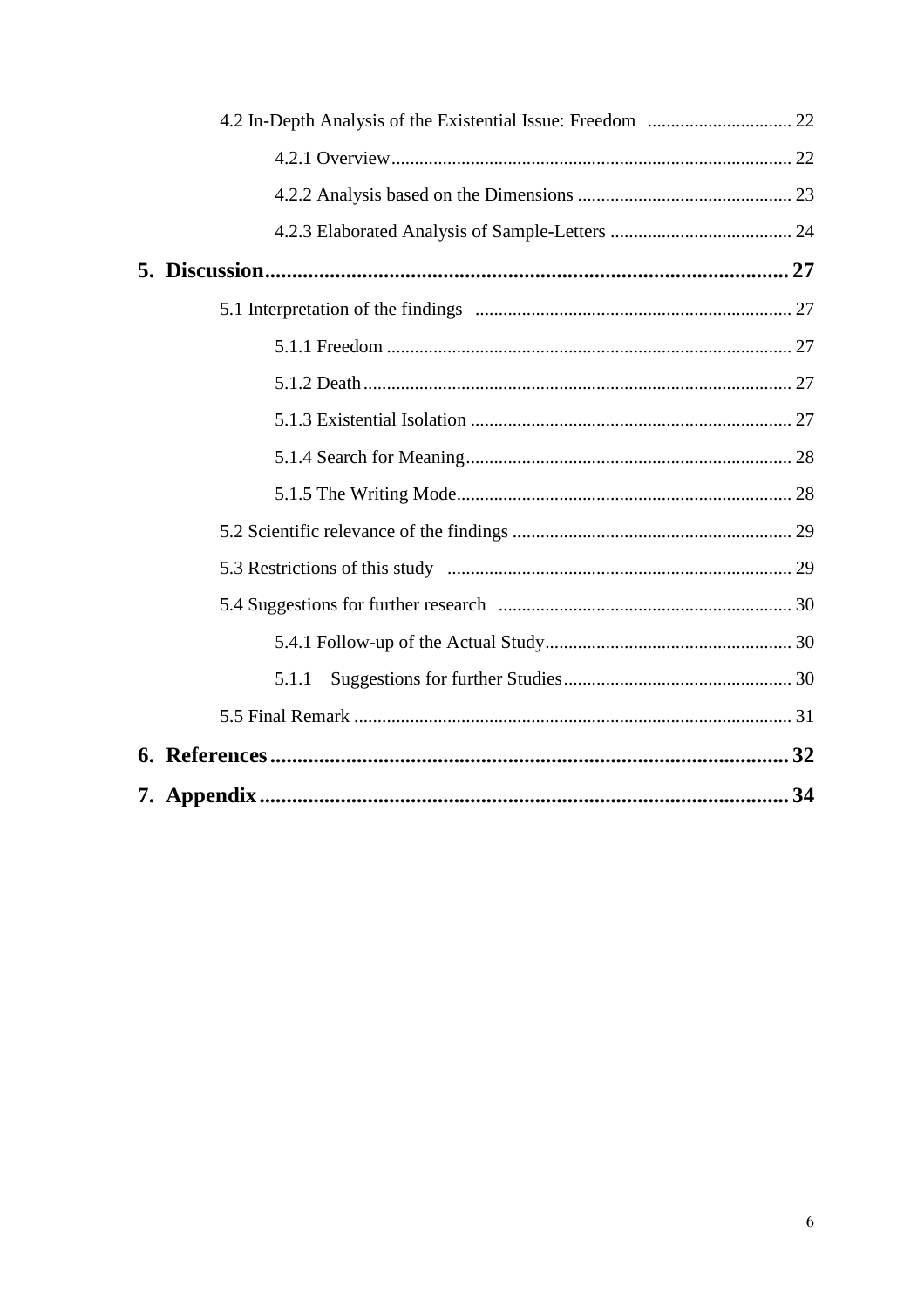# **1. ABSTRACT**

 The aim of this qualitative research paper is to examine if and how the four existential issues, based on the theory of Irvin Yalom are found in letters from the future.

 For this purpose, an already existing dataset, called 'letters from the future' was used. This dataset was collected in the ongoing study "Narrative future imagination and mental health" at the lifestory lab at the University of Twente. This study gives the possibility to examine how the four existential issues by Irvin Yalom are found in everyday writing in contrast to explicit elicitation and exploration of existential issues as in the case in existential therapy. Although the letters do not explicitly ask for those existential issues, but are rather open to any content writers might find relevant in their lives, the short form of the letters demands making a choice for what matters most. Therefore, the letters from the future as data collection method might trigger thinking about existential issues.

 The analysis consists of three steps. First, all 86 letters were analyzed to explore the frequency of Yaloms existential issues. Second, an analysis of the writing mode in relation to the existential issues was conducted. Third, a deeper analysis of the existential issue of freedom based on three different dimensions (frequency, stable-dynamic and degree of existentialism) and two prototypic letters of the existential issue of freedom were shown to the reader and analyzed in detail to demonstrate the analytical tool developed for the study.

 The analysis showed that many existential issues can be found in the letters from the future. There are both direct and indirect references to existential issues. Freedom and the search for meaning were the most frequent themes. Furthermore, writing mode appeared to be important for the occurrence of the existential issues, the more reflective the writing mode, the higher the frequency of the existential issues. Dimensioned analysis of 'freedom' showed, that in 42% of the letters from the future containing the existential issue of freedom, this issue is also high existential.

 Finally, the frequent occurrence of 'freedom' and particularly 'autonomy' is interpreted in light of the cultural background of the participants in the study. Future study into differences between participants from western individualistic and from non-western collective cultures could reveal different autonomy-freedom patterns.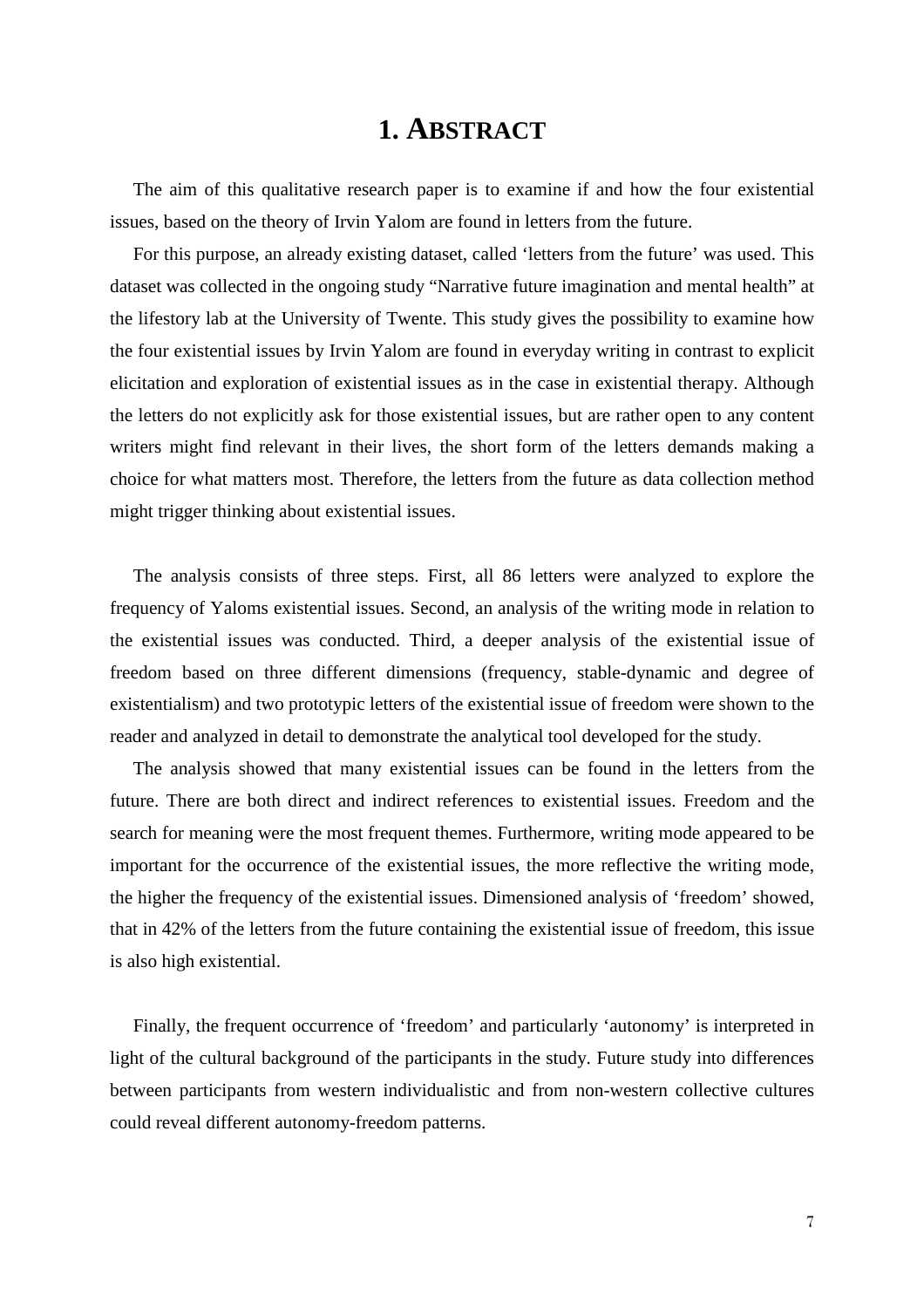# **2. INTRODUCTION**

 "*Every person, at some point in life, enters a 'brown study' and has some traffic with existential ultimate concerns.*" (p. 16) is written by Irvin Yalom in the preface of his book 'Existential Psychotherapy' (1980) and shows the importance of existential approaches in the life of every human being.

 The very first existential approaches started with Søren Kierkegaard (1813-1855) and Friedrich Nietzsche (1844-1900), who are considered as the first existentialists. Other wellknown existential philosophers like Martin Heidegger (1889-1976), and the psychiatrist Ludwig Binswanger (1881-1966) added further suggestions to the existential topic. Rollo May (1909-1994) established the existential issues in the American psychology community. May also formulated the first existential therapy (Bugental, 1981; May and Yalom, 1985; Yalom, 1980). The Austrian psychiatrist and survivor of the Holocaust Victor Frankl (1905- 1997) focused on the existential issue meaning and created the logotherapy (Frankl, 2006).

 In my qualitative research paper I will study these existential issues in everyday writings of humans. For this purpose I will use an existing data set from 'letters from the future'. These are writings in which the participants are asked to imagine themselves in the future and report about their future life and their future self. For example the writer has the possibility to talk about his achievements in his or her life. However, the participant is not primed on the existential issues, for example by previously given texts. I expect that existential issues will be found in the letters from the future because these topics build the basis of our human life.

 There is no defined paradigm in the existential psychology, but different main topics, which are important, for example existential being, choice, freedom, death, isolation or absurdity (Yalom, 1980). It is possible that different existential psychologists have only these main topics in common, but nothing else (Yalom, 1980). Therefore, it is necessary that I choose a trend-setting and most clearly articulated model, as the basis of my research: The frameworks of Irvin Yalom. His concepts are influenced by underlying theories of famous existential psychologist like Jean-Paul Sartre and Friedrich Nietzsche and existential psychologist like Rollo May and Viktor Frankl. Furthermore, he studied under the famous existential psychologist Rollo May and is himself one of the most influential psychotherapists of the  $20<sup>th</sup>$  century in existential psychotherapy.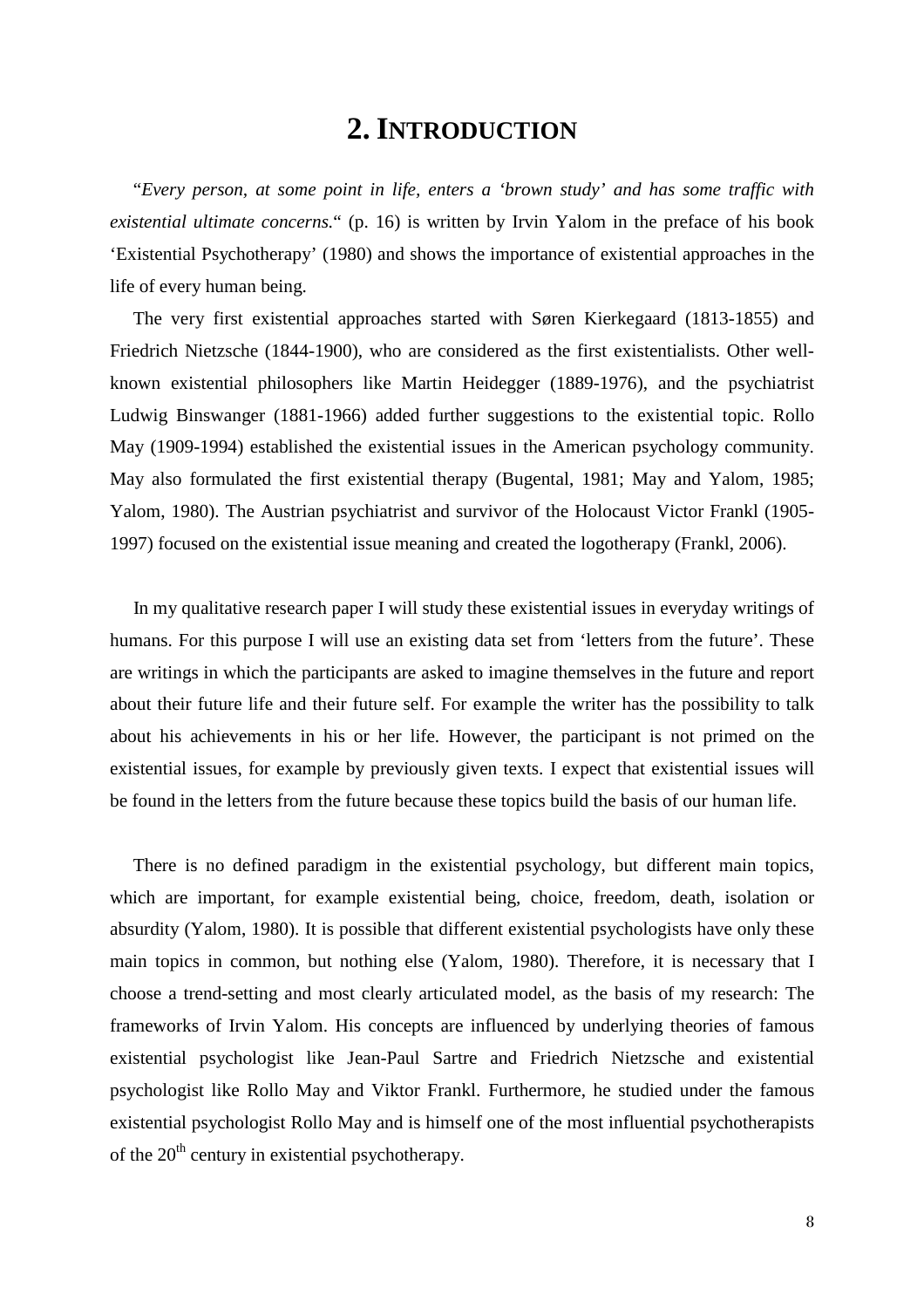# **2.1 EXISTENTIAL ISSUES**

 Irvin Yalom describes four primary existential issues - death, freedom, existential isolation and meaninglessness. These are elaborated in his textbook "Existential Psychotherapy" (1980). As mentioned before I will build my research on these concepts. Furthermore I will consider additional notes by other psychologists.

#### **2.1.1 Death**

 Yalom (1980) states that death is one of the most important facets of human existence. This topic is also mentioned in a lot of different writings of well-known and influential philosophers (Yalom, 1980). Furthermore, it is one of the primary issues of existential psychologists. For example Rollo May (1983) states, that if a person denies death the result will be self-alienation. Yalom (1980) outlines that "life and death are interdependent" (p.29), a thought which also appears in different eastern approaches (Long, 1975). Furthermore, Yalom describes death as a primary source for anxiety, which he called '**death-anxiety**' (Yalom, 1980). At a given moment in his or her lifetime, every individual will be confronted with this death-anxiety (Yalom, 1980).

 Yalom (1980) describes two different coping mechanisms for this death-anxiety. The first one is one's own **specialness**. The individual beliefs that he or she is special and could therefore escape illness or suffering. The second coping mechanism is the belief in an *ultimate*  **rescuer**. This rescuer can be a deity, but also a human being like a spouse. The individual beliefs this ultimate rescuer could save him or her from death.

#### **2.1.2 Freedom**

 Irvin Yalom considers freedom to be the second existential issue. The existential meaning of freedom is the personal responsibility of every human. Yalom depicts what this responsibility means, when he declares "I bear responsibility for what I do and for what I choose to ignore…"(p.221). Every human has to make his or her own decision and it is not possible to transfer this responsibility to someone else.

 Yalom (1980) argues that for some people this responsibility results in the feeling of groundlessness. The psychoanalyst Erich Fromm explains in his book 'escape from freedom' (1994) that for humans a tyrant is better than no leader at all. The human being searches for another creature, which can bear the whole responsibility. The loss of such a groundbreaking authority produces an "anxiety of groundlessness" (Yalom, 1980, p.221).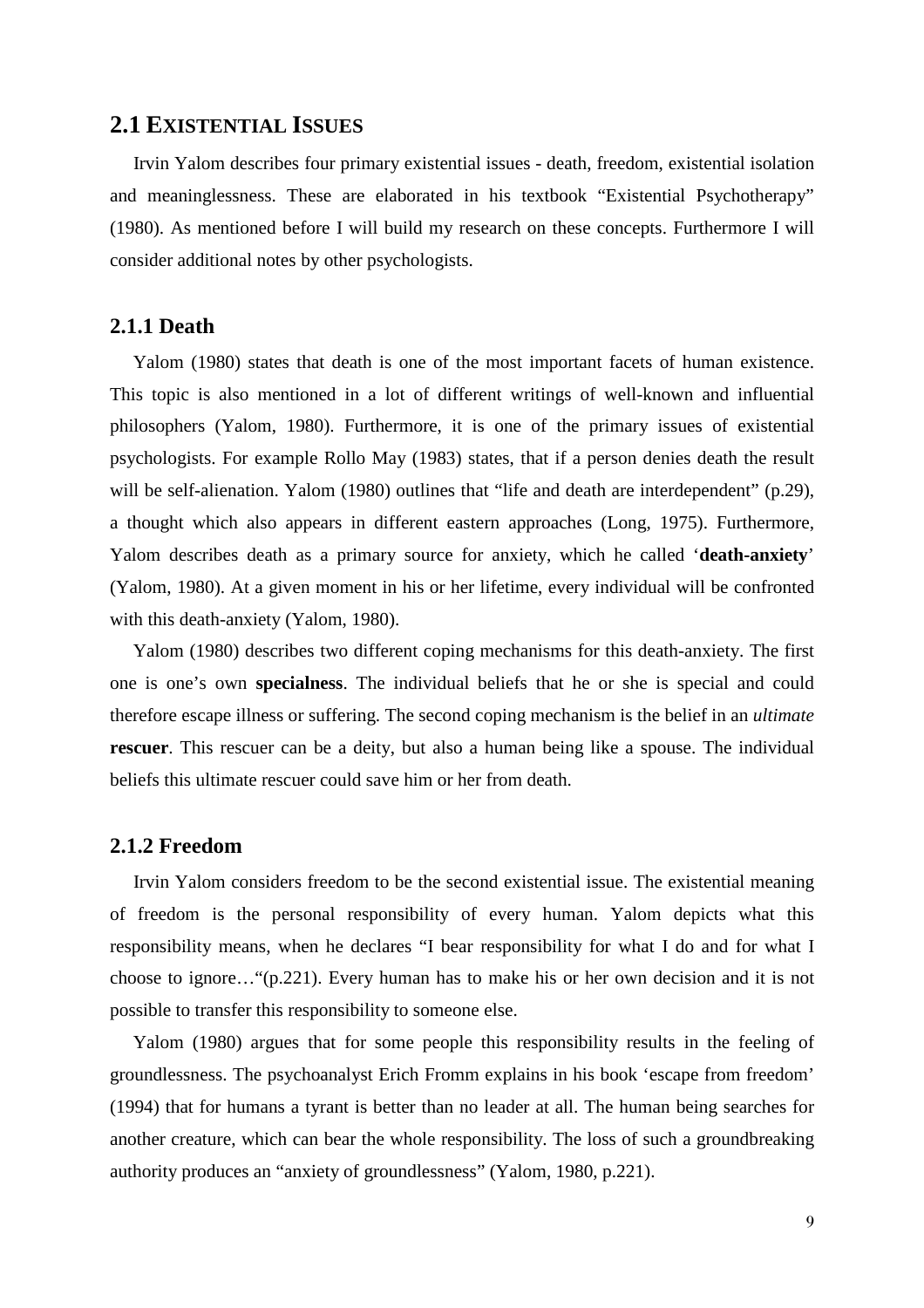#### **2.1.3 Existential Isolation**

 Existential isolation describes that between every human being in the world there is an insurmountable gap. Yalom makes a sharp distinction between existential isolation and intrapersonal and interpersonal isolation. Interpersonal intends a geographic distance between two persons, while intrapersonal describes a defense mechanism – a dissociation of one's own personality (Yalom, 1980).

 The existential isolation describes, as already mentioned, the permanent distance between human beings. Thus, humans are not able to fully overcome their isolation. This limitation is part of our human being and the inability to accept this limitation may lead to different clinical patterns (neurotic, dependent and symbiotic relational patterns).

 One of Irvin Yaloms clients describes this gap very metaphorically. This man has a serious sleeping disorder (insomnia) and is frightened of sleeping, since he has nightmares. In his dreams, while nothing happens to himself, but the world around him "… melted away, exposing him to nothingness." (Yalom, 1980, p. 355).

 According to Irvin Yalom (1980) the existential isolation is deeply connected with the existential issues of death and freedom. Yalom refers to Heidegger, when he says: "… leads us to recognize that we are finite, that we also must die, that we are free, and that we cannot escape our freedom. We also learn that the individual is inexorably alone." (p. 353).Yaloms perspective on death, freedom and responsibility entail, that in the end the human being is an autonomous, independent creature.

#### **2.1.4 Search for Meaning**

 Yalom designates meaninglessness as the fourth existential issue and states, that the quest for meaning is an especially important topic of the  $20<sup>th</sup>$  and  $21<sup>st</sup>$  century, due to the fact that there is not a given meaning anymore (Yalom, 1980). Nonetheless, humans have to find their own destination the individual has freedom and a choice. The importance of religion, which was a primary source of meaning until the  $20<sup>th</sup>$  century, has rapidly declined (Yalom, 1980). Furthermore, the basic needs of the (western) people are fulfilled and they have the possibility to reach for the higher needs, like identity and self-esteem (Maslow, 1943, 1954). They have time to think about the meaning of life. Nevertheless, according to Yalom meaninglessness is a by-product and disappears automatically, if the client brings himself back into everyday life.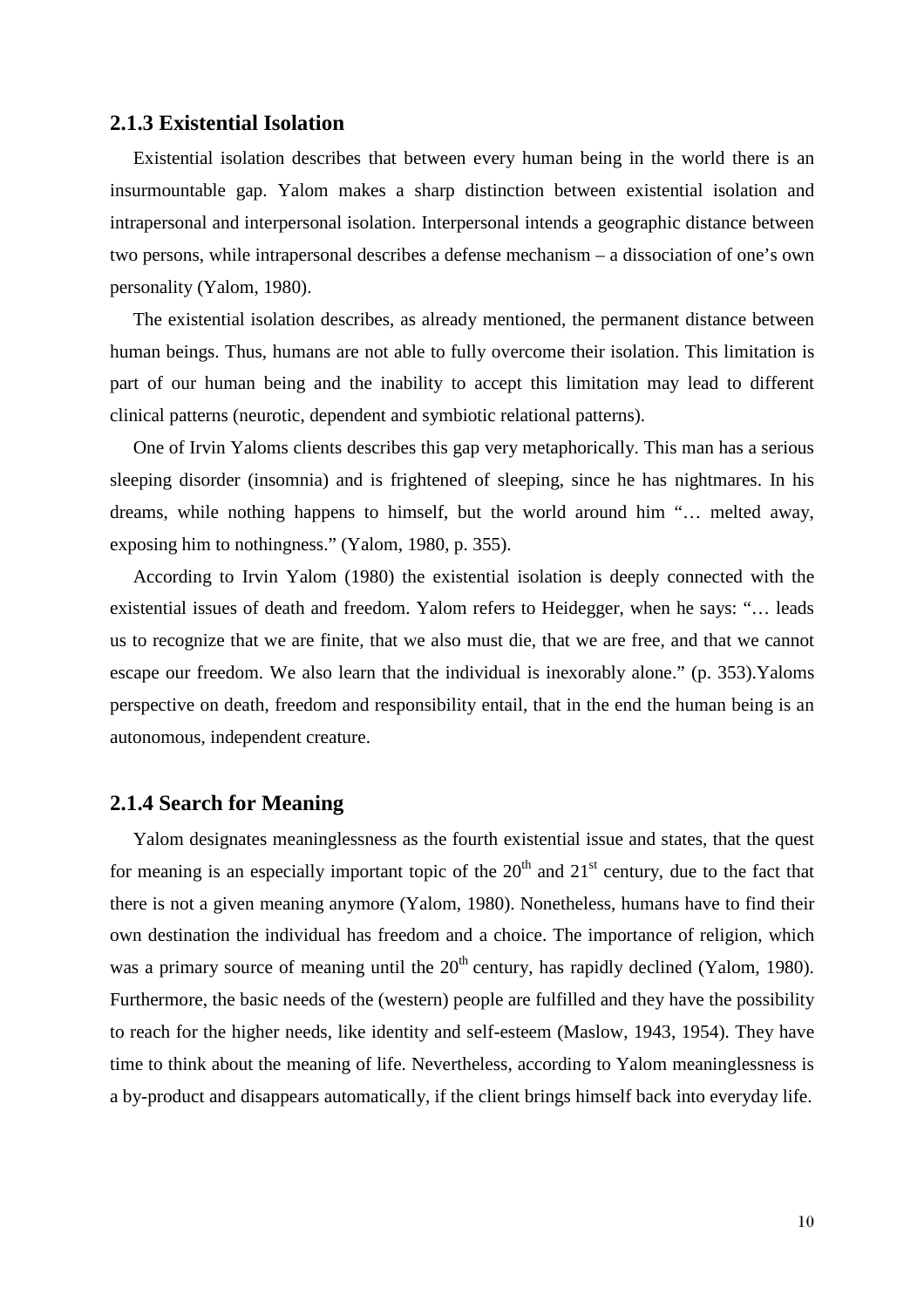Yalom states five different categories, in which the meaning of life could be found. The first three of them focus on something outside the person, whereas the fourth and fifth focus on the person itself (Yalom, 1980):

- **1.** *Dedication to a Cause*: The person chooses an aim like family, religion or politics. Referred to Will Durant it is important that this aim facilitates a solid scheme in which the person can live. This scheme then provides support and meaning in life (Durant, 1932).
- **2.** *Altruism*: The person finds his meaning in his or her attempt to create a better world. Examples are aid or nature conservation organisations.
- **3.** *Creativity*: The person creates something new, outstanding. This can be a scientific theory, a famous book or a profit-making company.
- **4.** *Hedonistic Solution*: The purpose of life for this person is to live a fulfilling life. For example, someone can say at his or her deathbed: "I liked my life – I would change nothing!"
- **5.** *Self Actualization*: The person desires to have a personal growth, the purpose is to become the person he or she wants to be.

# **2.3 PRIOR RESEARCH**

 Different empirical studies based on existential approaches have already been conducted. Some research about meaning in life has shown that family and friends are especially important. It is shown that these are most important for college students (DeVogler  $\&$ Ebersole, 1980), grownups from 30-80 years (DeVogler & Ebersole, 1981) and older couples (Ebersole & DePaola, 1987). A significant difference in meaning in life for youth and grownups is not found (Baum & Steward, 1990).

 Erin Martz (2002) did research on the question, whether Irvin Yaloms existential concerns are found in the eastern philosophical approaches. He argues that if Yaloms four ultimate concerns are indeed basic to humanity, they have to be independent of the culture group. Therefore he did a literature study and illustrated that there is a lot of overlap between Irvin Yaloms four ultimate concerns and eastern philosophy. He concluded that Yaloms four ultimate concerns are universally valid.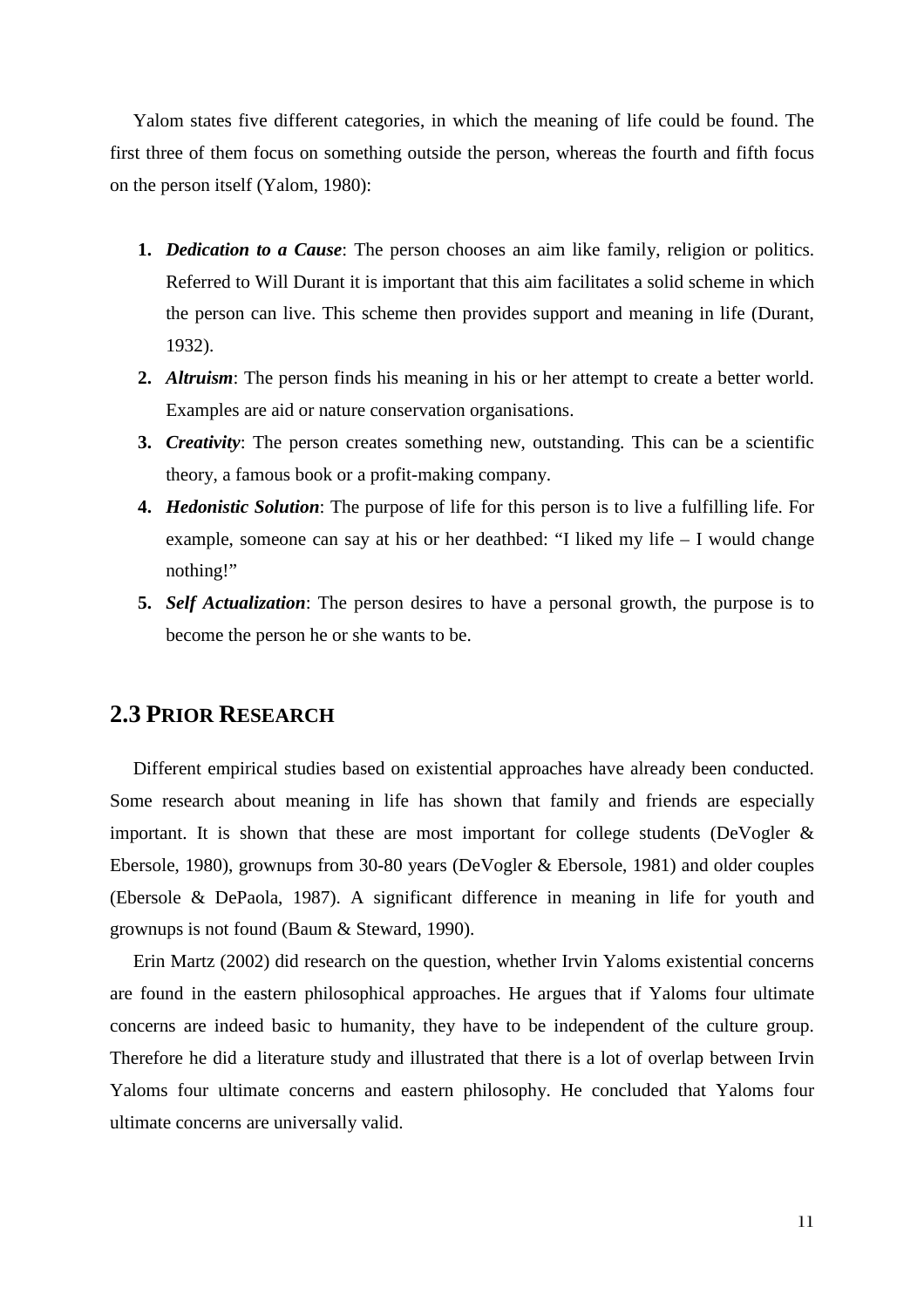Thus there are different indications that the existential concerns stated by Yalom are applicable to every person. Consequently, in my study I explore whether these existential topics are found in the everyday writings of people.

# **2.4 GOAL OF THE RESEARCH AND RESEARCH QUESTION**

 In my study I will perform a qualitative analysis if the existential issues derived from Irvin Yalom are found in the 'letters from the future' of the ongoing study "Narrative future imagination and mental health" at the lifestory lab at the University of Twente. More than 600 letters are already collected online and I will consider the first 100 of these letters.

 Writing a letter from the future is a setting which is very different from the typical therapeutic session where existential issues normally come across. Whereas existential psychotherapy is aimed at explicit exploration of existential issues, the letters from the future focus on the imagination of a desired future. Although the letters do not explicitly ask for existential issues, they are rather open to any content writers might find relevant to their life. The short form of the letters demands making a choice for what matters most. Therefore, the letters from the future as data collection method might prime thinking about existential issues. Starting from this assumption, I will explore the question if and how an individual writes regarding existential questions without an external trigger. Therefore I will define if and how the above-mentioned existential perspectives can be found in the future imagination of the letter writers.

#### The **main research question** I state is:

• Are existential issues stated by Irvin Yalom (death, freedom, existential isolation and search for meaning) found directly and indirectly in the letters from the future?

The **sub-questions** I will ask in the elaborated analysis are:

- Are the existential issues (death, freedom, existential isolation and search for meaning) mentioned in a special context?
- How frequently is the existential issue (freedom) mentioned in the different letters from the future?
- How important seems the existential issue (freedom) to be for the writer?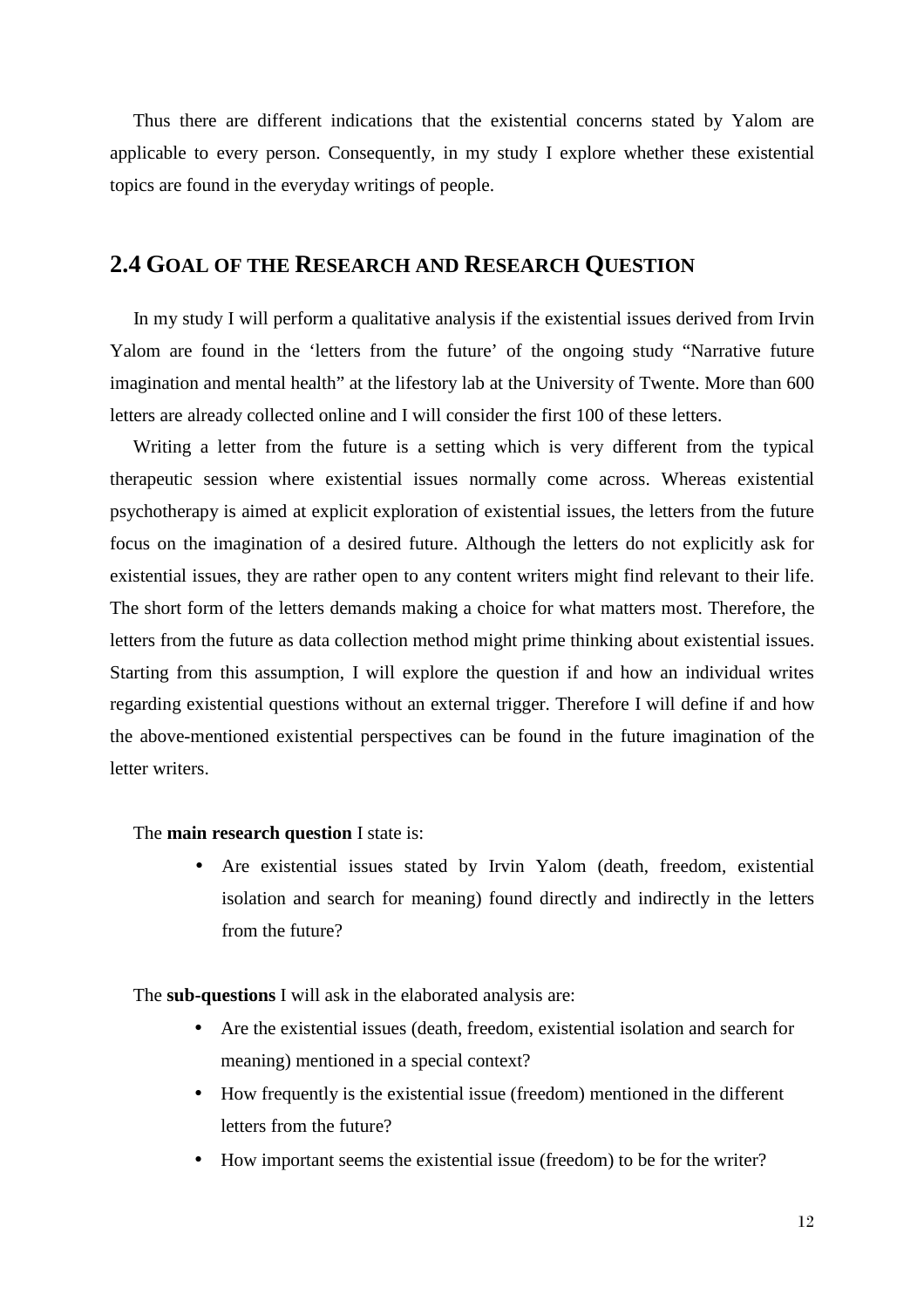- Is the treated existential issue (freedom) in the course of the letter form the future static or dynamic?
- How high is the degree of existentialism of the mentioned existential issue (freedom) in the letter from the future?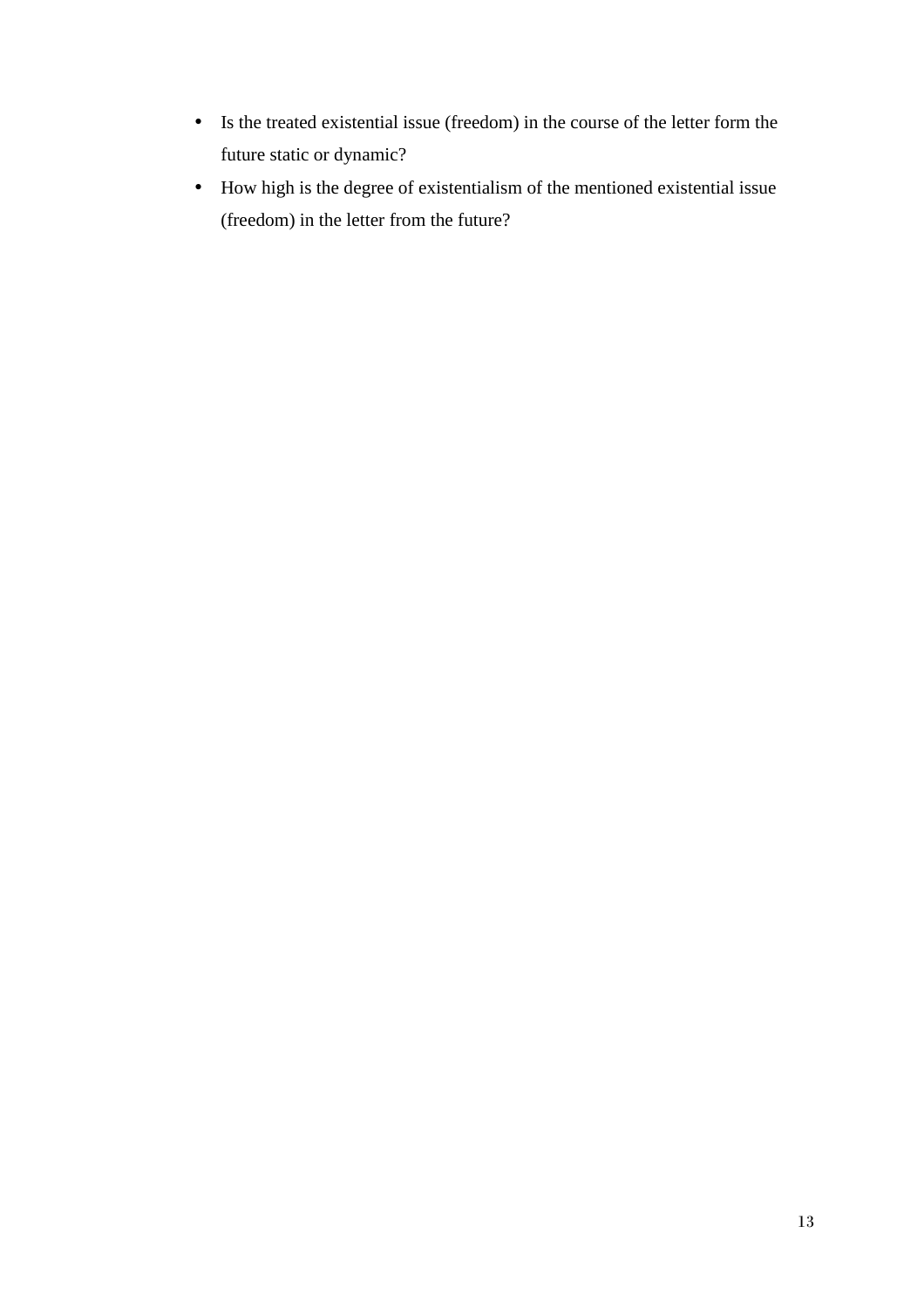# **3. METHOD**

# **3.1 DATASET: LETTERS FROM THE FUTURE**

#### **3.1.1 Design and Instruments**

 The dataset letters from the future consists of two primary parts. The first part of the survey is to write a letter from the future. The second part includes some demographic details about the participant and a depression-scale.

 The letter from the future is a letter written by an imaged future self, who writes about his or her current self. What is meant by 'future' is not defined; it could be some month or 40 years in the future. Besides, it is possible to write the letter to his or her actual self, his or her family, spouse or anybody he or she wishes to write to.

 The writer should imagine that some of his or her dreams and wishes came true and should describe his or her imagined self and situation. What to write about is not further defined and completely open. The original, Netherlands description of the writing of the letter is given in **attachment 1**.

 When the letter is handed in, the second part starts, and it is not possible for the writer to switch back to the written letter to change anything. The reason for this is that the further questioning should not influence the writer and his writings. As already mentioned the second part of demographic factors consists of gender, education, income and age. Furthermore the writer is asked about his or her feeling of writing a letter from the future. Afterwards the mental health is measured by a clinical device called MHC-SF. This device measures the subjective, psychological and social well-being. The participant is primary asked about his or her well-being of the last month.

 In the end the participant is asked for using his or her data for scientific research. Moreover, he or she is asked for publishing his or her data anonymously. If the participant wishes, he or she will be informed about the results and the possibility to participate in further studies.

#### **3.1.2 Material**

 In this qualitative research the first 100 of the more than 600 collected letters from the future were chosen. The different letters were not chosen on a special attribute, a crosssectional selection was done.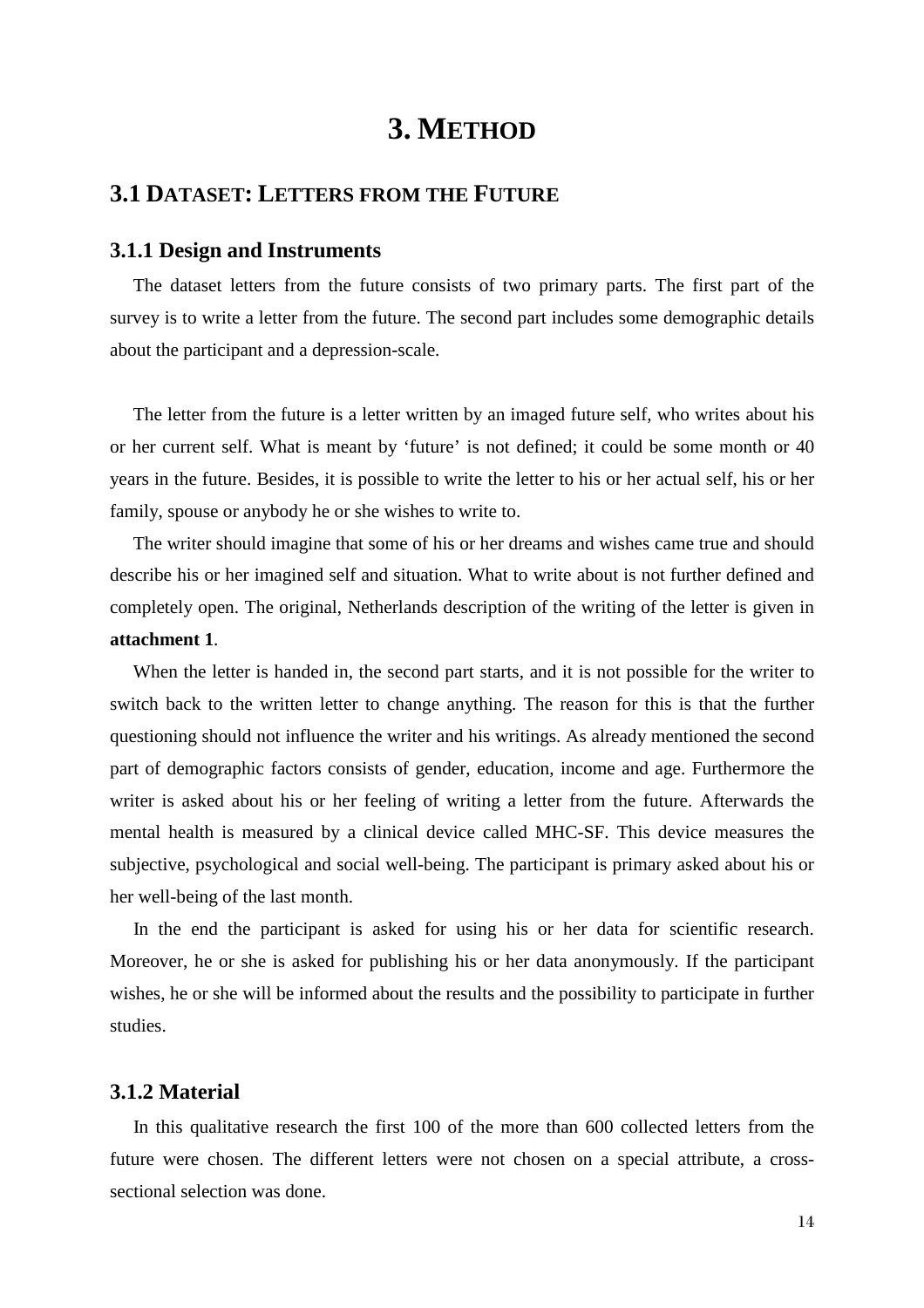During the first observation it was found that 14 out of those 100 letters were not fit to analysis. 3 of the writers ignored the task, for example by writing an actual letter, telling about dream, wishes and plans in the future. In addition to that, 8 letters were double. Furthermore, 2 of the letters were incomplete. Finally, 86 letters were selected for analysis.

#### **3.1.3 Participant**

 Demographic factors exist for 81 out of those 86 participants. Most of the 81 participants are born in Europe  $(N=75)$ , 6 of the participants are originated to another culture. The distribution of gender within the sampling is 59 female and 22 male.

 The distribution of the sampling over the different age and educational groups is shown in table 1 and 2. Table 1 shows, that most of the participants are between 16 und 25 years old (N=52). Table 2 illustrates that most of the writers have an educational degree of MBO (N=26), HAVO or VWO (N=30).

Table 1.

*Descriptive statistics for the different age groups of the participants* 

| Age group in years | N (participants) |  |
|--------------------|------------------|--|
| $16-25$            | 52               |  |
| $26 - 55$          | 25               |  |
| $>56$              |                  |  |

Table 2.

*Descriptive statistics for the different education of the participants* 

| <b>Education (Netherlands)</b> | N (participants) |  |
|--------------------------------|------------------|--|
| Geen onderwijds                | $\overline{0}$   |  |
| Lager onderwijs                | 1                |  |
| <b>VMBO</b>                    | 7                |  |
| <b>MBO</b>                     | 26               |  |
| HAVO en VWO                    | 30               |  |
| <b>HBO</b>                     | 9                |  |
| Hoger wetenschaplijk onderwijs | $\overline{0}$   |  |
| Postacademisch                 |                  |  |
| Zeg ik niet/anderes/no answer  | 7                |  |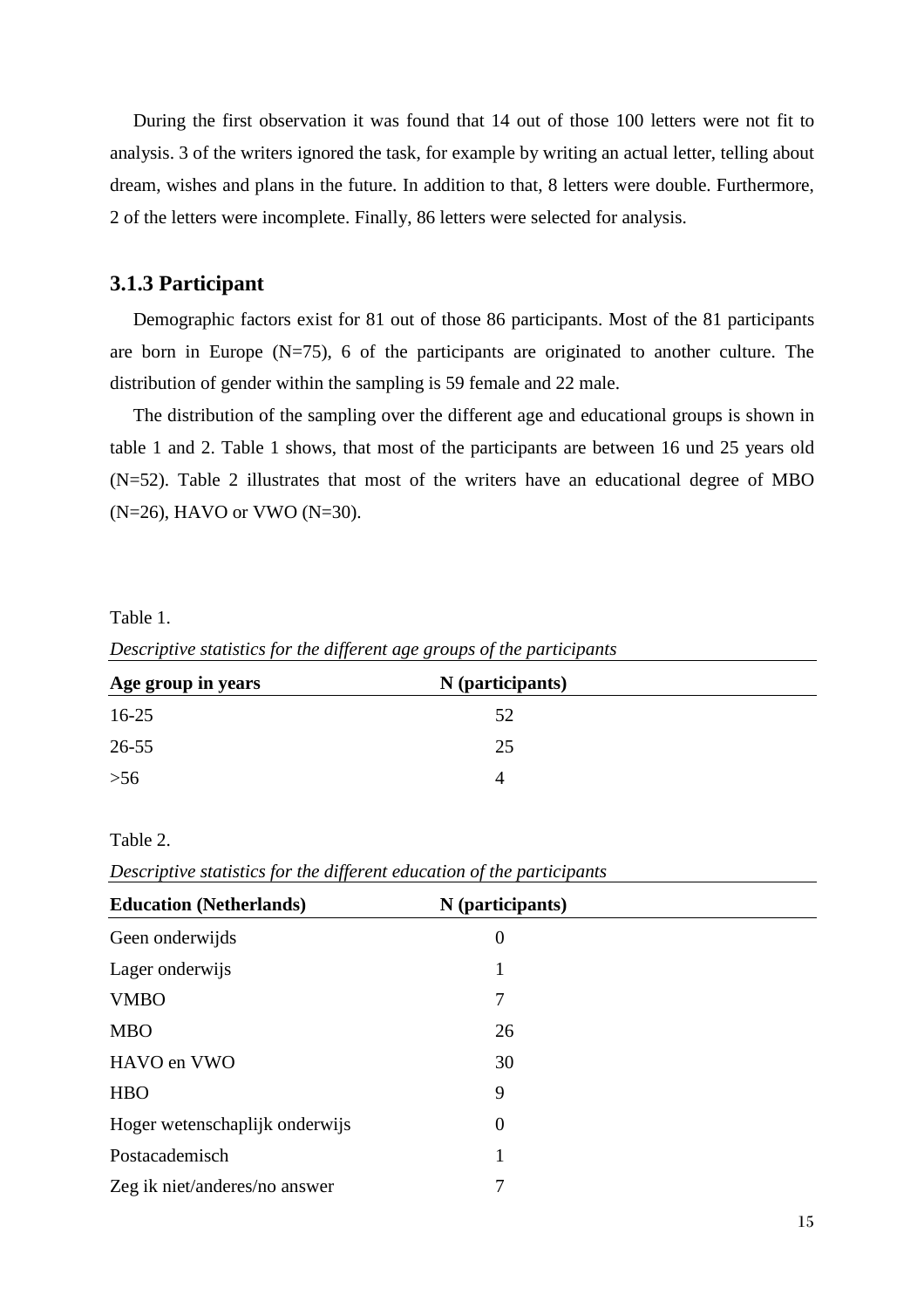# **3.2 PROCEDURE**

 For the further qualitative research **AtlasTI** was chosen as basic analysis tool. This program gives the possibility for coding, localization and annotates results and primary data. Furthermore, it is possible to weight and evaluate the importance of events. A graphic presentation is also possible.

 The analysis of the letters from the future consists of three steps. At first, all 86 letters are analyzed to explore the frequency of Yaloms four existential issues – death, freedom, existential isolation and search for meaning. The second step is an analysis the influence of the writing mode of the occurrence of the existential issues. Finally, an elaborated analysis of the existential issue of freedom based on three different dimensions (frequency, stabledynamic and degree of existentialism) is conducted. To demonstrate the analytical tool developed for the study two prototypic letters of the existential issue of freedom are shown to the reader and analyzed in detail.

#### **3.2.1 From theory to practice**

 The further research builds basically on Yaloms theory, but some terms were modified to fit the further analysis. The main categories still have the same names as given by Irvin Yalom, only meaninglessness was renamed to 'search for meaning'. Different names were assigned to the subcategories. One reason was to discriminate between the main-, and subcategories. The second reason was to avoid confusion through similar names.

#### **3.2.2 Process of coding**

 The first analysis-step is called **open coding** (Boeije, 2005). Here, the printed data material is carefully read and first passages with existential issues are highlighted. Some first codes are assigned to the marked paragraphs. These first codes were the same as the four existential issues mentioned by Irvin Yalom, and were therefore still unsophisticated and inaccurate. Another important step was screning the different text fragments for common features, variations and keywords.

 This first coding was very free and the focus was to gain further information from the letters from the future. The first reflection gave the possibility to shape the research questions in a more differentiated way. In the course of this, first reflection peculiarities of the way of storytelling were found, which are described in paragraph 3.5. Furthermore, different dimensions are discovered. Dimensions are different features of the letters from the future in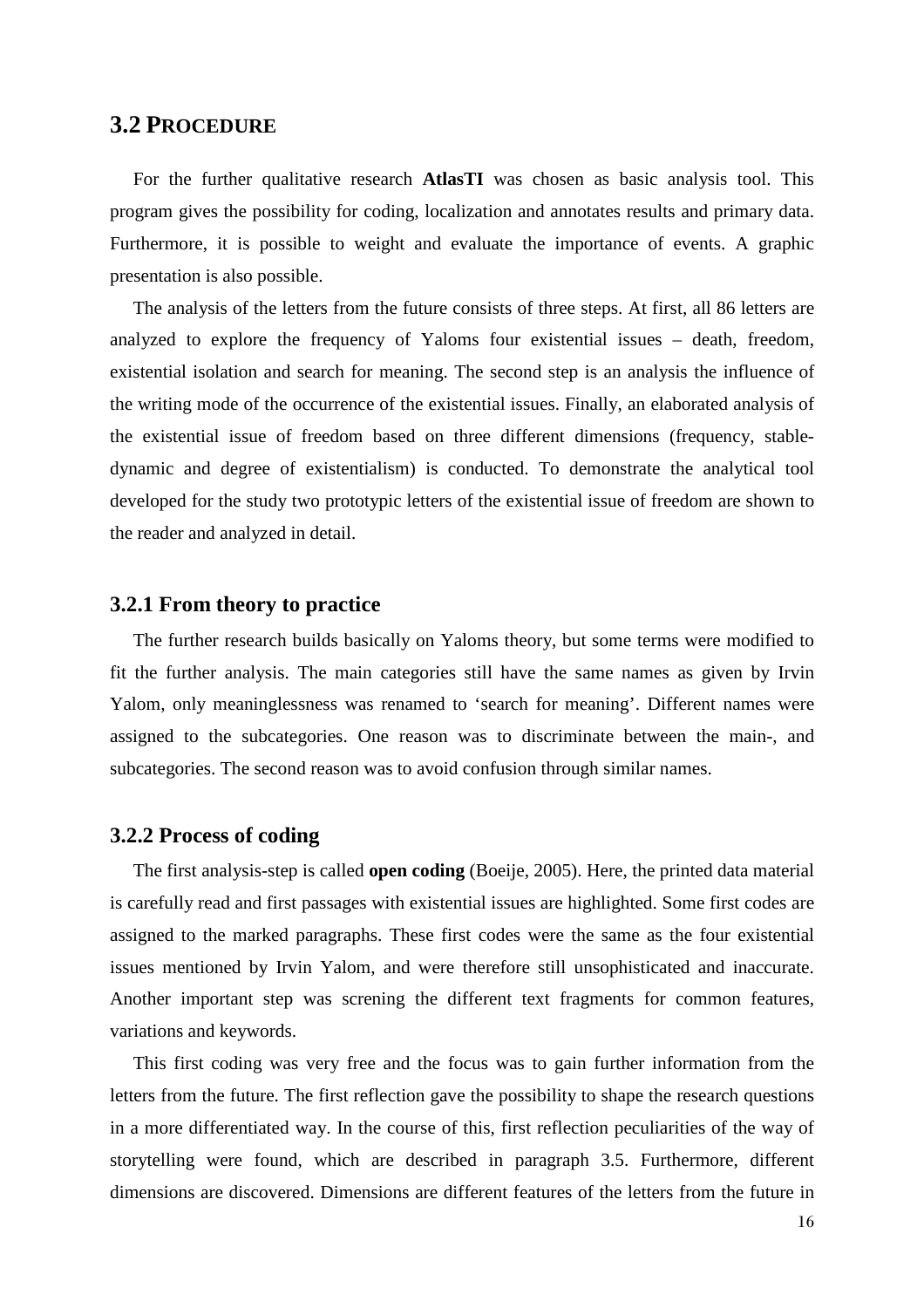connection with the existential issues. Those dimensions are further described in paragraph 3.4.

 **Axial coding** (Boeije, 2005) was the next step to get more sophisticated codes. In this part, the main task is to section, differentiate and particularize the already existing codes. The codetree (Boeije, 2005) in **attachment 2** shows the different codes and the connection between the different main-, and subcategories. The different codes are described in detail in **attachment 3**.

 The final step was **selective coding** (Boeije, 2005), here the already developed codes were used within AtlasTi on the given data. During this process it is important to make sure that all letters from the future are coded the same way. For this purpose the code manager of AtlasTi was used to compare the different codes of one category to make sure that the coding pattern did not change.

#### **3.3.3 Further description of Coding**

 This paragraph gives further description regarding the codes. Starting with the question: "what is coded"? In the letters from the future the first main goal is to find hints for the existential topics. In the elaborated analysis these hints for the existential issues are analyzed in depth, to answer the different sub questions.

 The code itself is given per sentence. A sentence could be labeled for 'non existential' or a subcategory of 'others' if there is no existential clue. If there is an existential clue a decision must be made which existential issue fits best. It is possible to attach different existential codes to one sentence, then a memo can give further description about the choice. If an existential code is given, the whole sentence does not have to be existential. However a notable clue of an existential topic has to be available.

 A memo is set if different codes are given for one sentence. Furthermore, memos are set if a dataset is double or unusable. In the memo is described where the double data can be found or why the data is not useable. Furthermore, suggestions for further research are given via memos.

### **3.4 DIMENSIONS**

 Three dimensions are created to give an elaborated analysis of the different existential issues. In the following three dimensions are shown, which are already fitted to the existential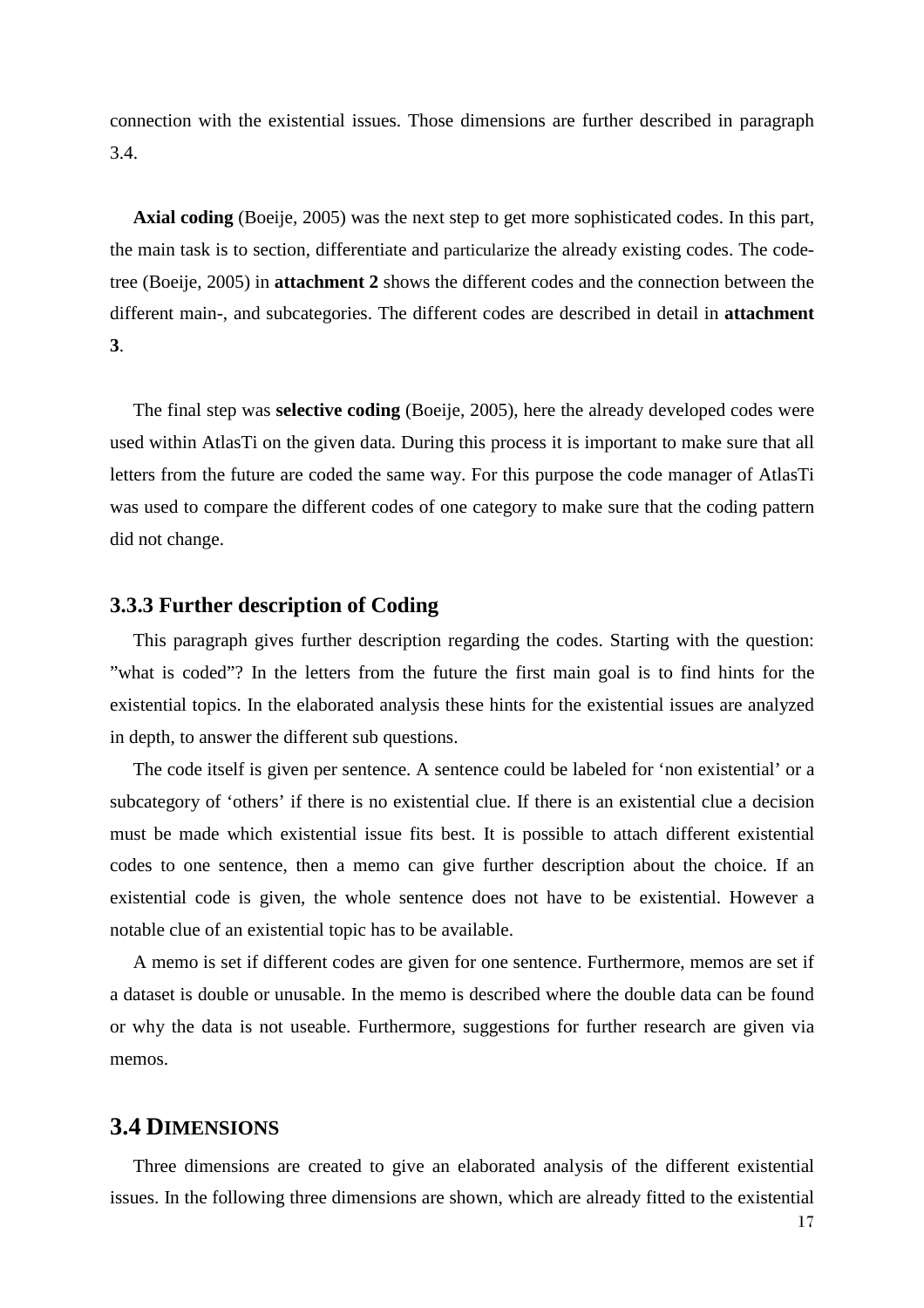issue of freedom. The shown dimensions are also the basis for the elaborated analysis of the other three existential issues, but must be adapted for each of them.

#### **3.4.1 Frequency**

 This dimension describes the frequency of the existential issues in the letter from the future. The dimension frequency is further divided into quantity and quality. **Quantity** describes how much space the existential issue takes compared to the whole text. **Quality** is an estimate of the relative importance of the existential issue for the writer. The used scale is a four-point scale and contains: very low, low, high and very high.

#### **3.4.2 Static – Dynamic**

 This dimension describes a possible change of the existential issue in the letter from the future. The attitude referring to the existential topic does not change, because it is an imagined future self. What changes is the way this attitude is acted out. **Static** describes that the way this attitude is acted out is the same in the present and in the future. **Dynamic** describes that the way this attitude is acted out by the current self is different from the way it is acted out by the imagined future self.

#### **3.4.3 Degree of Existentialism**

 This dimension shows the amount of existentialism for each existential issue in the letter from the future. The scale is a two-point-scale and contains 'low existential' and 'high existential'.

### **3.5 THE WRITING MODE**

 The writing mode of the 'letters from the future' seems to be important for the occurrence of the four different existential issues. Three modes of writing were distinguished: 1) episodic, 2) reflective and 3) third-person-storytelling.

An **episodic writing mode** consists of a high amount of different facts, situations and incidents. The writer describes what he has gained in life, or what event happened in the past years. For example: "I'm working as a clinical psychologist, and I enjoy this work. I'm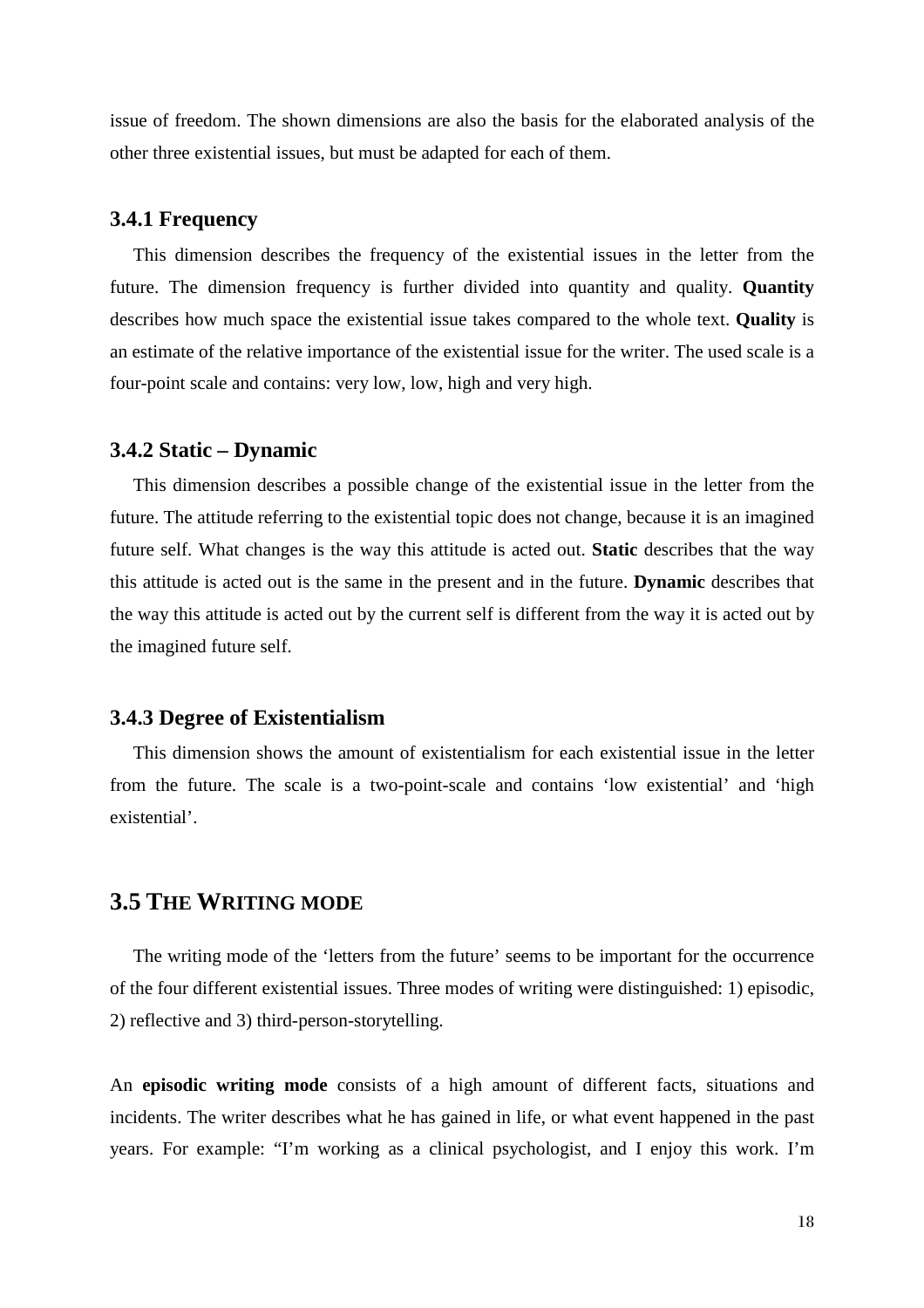married with my former boyfriend Rick and we have two great children." (PB2 TB1\_102, 2011).

In the **reflective writing mode** the writer analyses the situation itself and describes for example the feeling the writer has in a specific situation. He or she writes how important the situation was for his or her life. Typically in this situation the writer is very introspective. The usage of this writing mode gives an indication for the occurrences of the existential issues. For example: "The way you are handling tasks and different responsibilities … creates an intense love for you and therefore for myself." (PB:10 TB1\_120, 2011).

 A letter from the future does not have to be labeled at a whole as either episodic or reflective; rather it can consist of both of them. For example the writer could first write about some events which happened in his or her life (episodic) and then reflect on his or her own feelings and well-being in this situation (reflective).

The **third-person-storytelling** seems to be a special case, because it is not a mode, but rather a change of perspective. Usually the own life is told in the letters from the future. Some writers are not telling primary their own life, but the life of another person. Mostly the life of the writer's offspring is told. This way of storytelling gives a suggestion of the existential issue isolation (connection). For example: "You, Mariska and Marjan have done a great development, this is true for you and your spouse." (PB5 TB1\_110, 2011)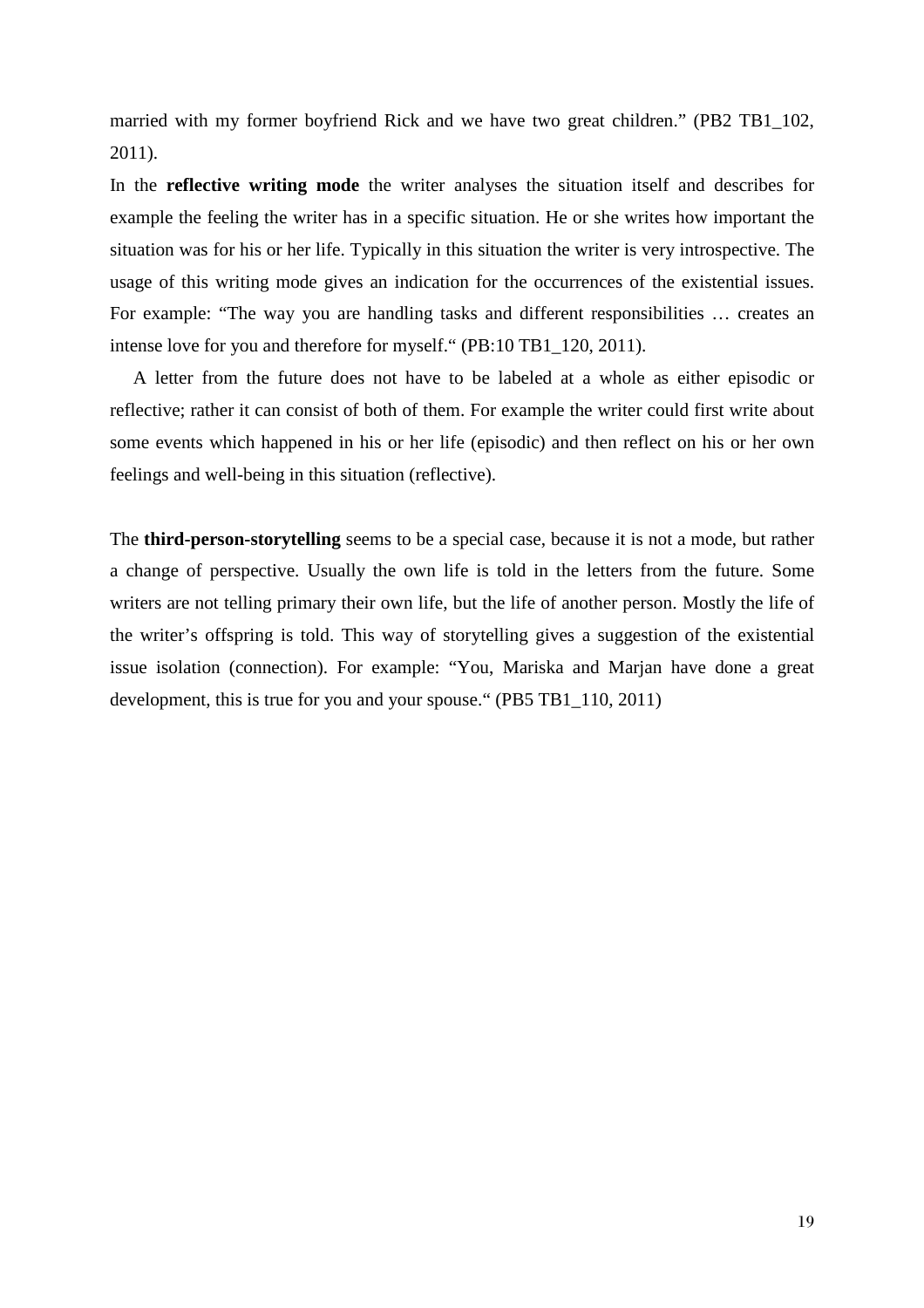# **4. RESULTS**

# **4.1 OCCURRENCE OF THE EXISTENTIAL ISSUES**

 First a description of the overall findings is given. Then a more detailed analysis on the writing mode is performed to show in which context the existential issues are primarily found. Finally, based on the already shown dimensions a deeper analysis of the existential issue of freedom is given.

#### **4.1.1 General Findings**

 The analysis with AtlasTi has treated the main question whether the existential issues stated by Irvin Yalom are found in the 'letters from the future'. In total, around 1/3 of the sentences are labeled for containing a hint for the existential issues. Furthermore the existential issue is least frequent with 20 different 'letters from the future', whereas existential isolation is found in 39 letters, freedom in 45 letters, and search for meaning is most frequent with 57 letters.

 The distribution of the different existential issues is shown in table 3 to 6. On the left side the sentences are given which contain distinct hints for the subcategory of the existential issue. On the right side the number of letters from the future in this subcategory is shown.

#### Table 3.

| <b>Existential issue of death</b> | N (sentence) | N (letters) |  |
|-----------------------------------|--------------|-------------|--|
| Death itself                      | 4            |             |  |
| Mortality                         | 39           | 12          |  |
| Life                              | 24           | 12          |  |

*Descriptive statistics for the frequency of sentences containing the existential issues of death* 

#### Table 4.

*Descriptive statistics for the frequency of sentences containing the existential issues of freedom* 

| <b>Existential issue of freedom</b> | N (sentence) | N (letters) |  |
|-------------------------------------|--------------|-------------|--|
| Freedom itself                      | 19           |             |  |
| Autonomy                            | 124          | 39          |  |
| Dependency                          | つつ           | 14          |  |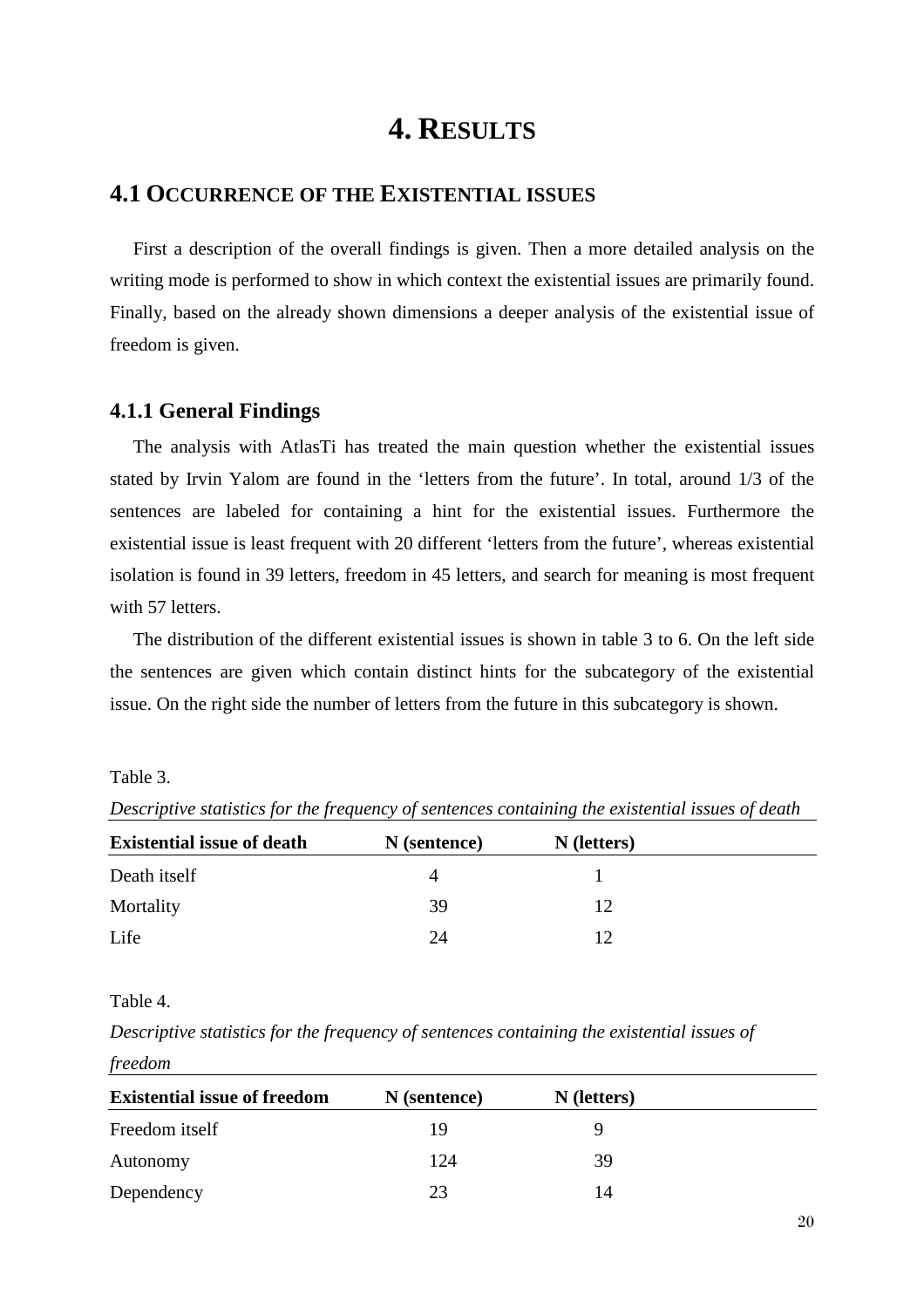#### Table 5.

*Descriptive statistics for the frequency of sentences containing the existential issues of isolation* 

| <b>Existential issue of isolation</b> | N (sentence) | N (letters) |  |
|---------------------------------------|--------------|-------------|--|
| Isolation itself                      | 4            |             |  |
| Isolation                             | 25           | 14          |  |
| Connection                            | 89           | 32          |  |

#### Table 6.

*Descriptive statistics for the frequency of sentences containing the existential issues of meaning*

| <b>Existential issue of s.f. meaning</b> | N (sentence) | N (letters) |  |
|------------------------------------------|--------------|-------------|--|
| Meaning itself                           | 54           | 18          |  |
| Work                                     | 95           | 21          |  |
| Family and friends                       | 75           | 26          |  |
| Altruism                                 | 38           | 10          |  |
| Self-actualization                       | 31           | 14          |  |
| Hedonism                                 | 33           | 14          |  |

#### **4.1.2 Existential Issues and the Writing Mode**

 The way of storytelling is the basis of the letters from the future. Therefore, the first deeper analysis is the way of storytelling. The subquestion in which framework the existential issues are primarily found can be answered.

 As already described in paragraph 3.5, there exist two different ways of storytelling and a third special case called third-person-storytelling. During the analysis of the letters from the future for the existential issues it became apparent that the existential issues are primarily found in paragraphs in reflective style. Furthermore, generally more existential hints in mainly reflective texts are found compared to mixed texts. Short texts with an exclusively reflective writing mode have frequently appeared with the existential issues (for example freedom) as a main topic. Here, the letters from the future deal primarily with the existential issue.

 Autonomy, isolation and all subcategories of search for meaning are normally found in reflective paragraphs. In contrast, connection and death are often found in episodic text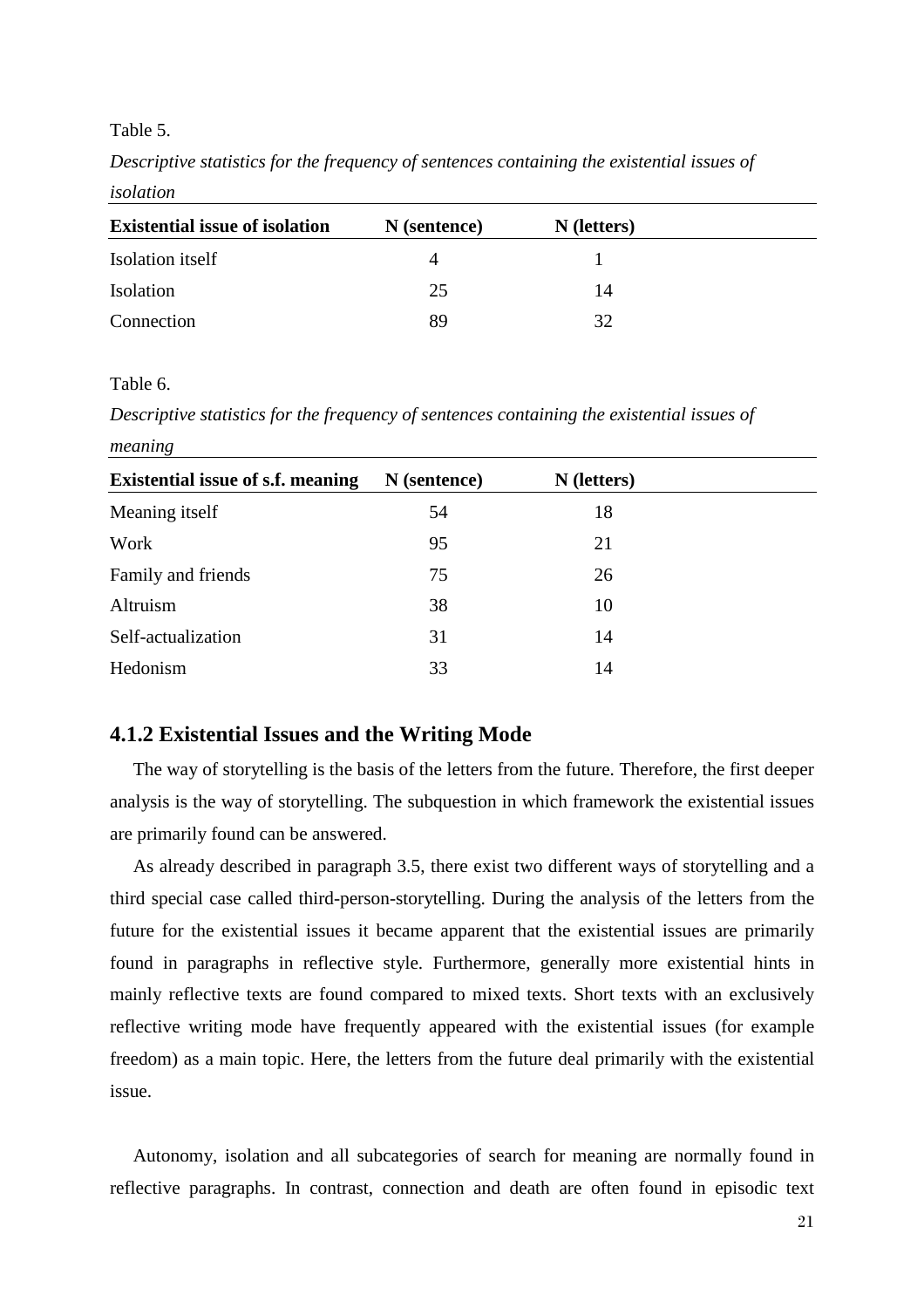passages. The special case of third-person-storytelling in particular provides a strong indication for the existential issue connection.

 Thus, the sub question "Are the existential issues (death, freedom, existential isolation and search for meaning) mentioned in a special context?" can be answered. The existential issues are mostly found in the reflective passages of the texts. If the reflective parts of the letters from the future are bigger, then there are typically more clues for the existential issues found. Furthermore, the third-person-storytelling mode gives an indication for the existential issue of isolation (connection).

# **4.2 IN-DEPTH ANALYSIS OF THE EXISTENTIAL ISSUE: FREEDOM**

#### **4.2.1 Overview**

 Some of the writers mention the existential issues of **freedom (autonomy)** only marginally. However, 9 participants write primarily or exclusively about freedom. The weighting is different there. To some writers responsibility is most important, while freedom of choice is to others. They want to be themselves and not be what others make of them. The first shown example letter in paragraph 4.2.3 is a prototypical one for the occurrence of the existential issue of freedom.

 In the other 30 letters autonomy is not a primary topic. It is mentioned with different other (existential) issues and takes only little space. An example is also given in paragraph 4.2.3. Often, the issue of freedom comes just as a short encouragement.

 **Freedom (dependency)** is only mentioned directly if the writer wants to change it. Mostly it comes together with autonomy. The writer has the feeling that his or her younger self does not take enough responsibility and wants to change this. His or her current, future self has changed from dependence to autonomy and consistently, and the writer is very pleased about this change. This change is as well shown in example 1.

 Dependency without a change to autonomy is generally only indirectly found. The frequency of the sentences with those clues is typically very low. There are only a few sentences and the topic does not seem important to the writer.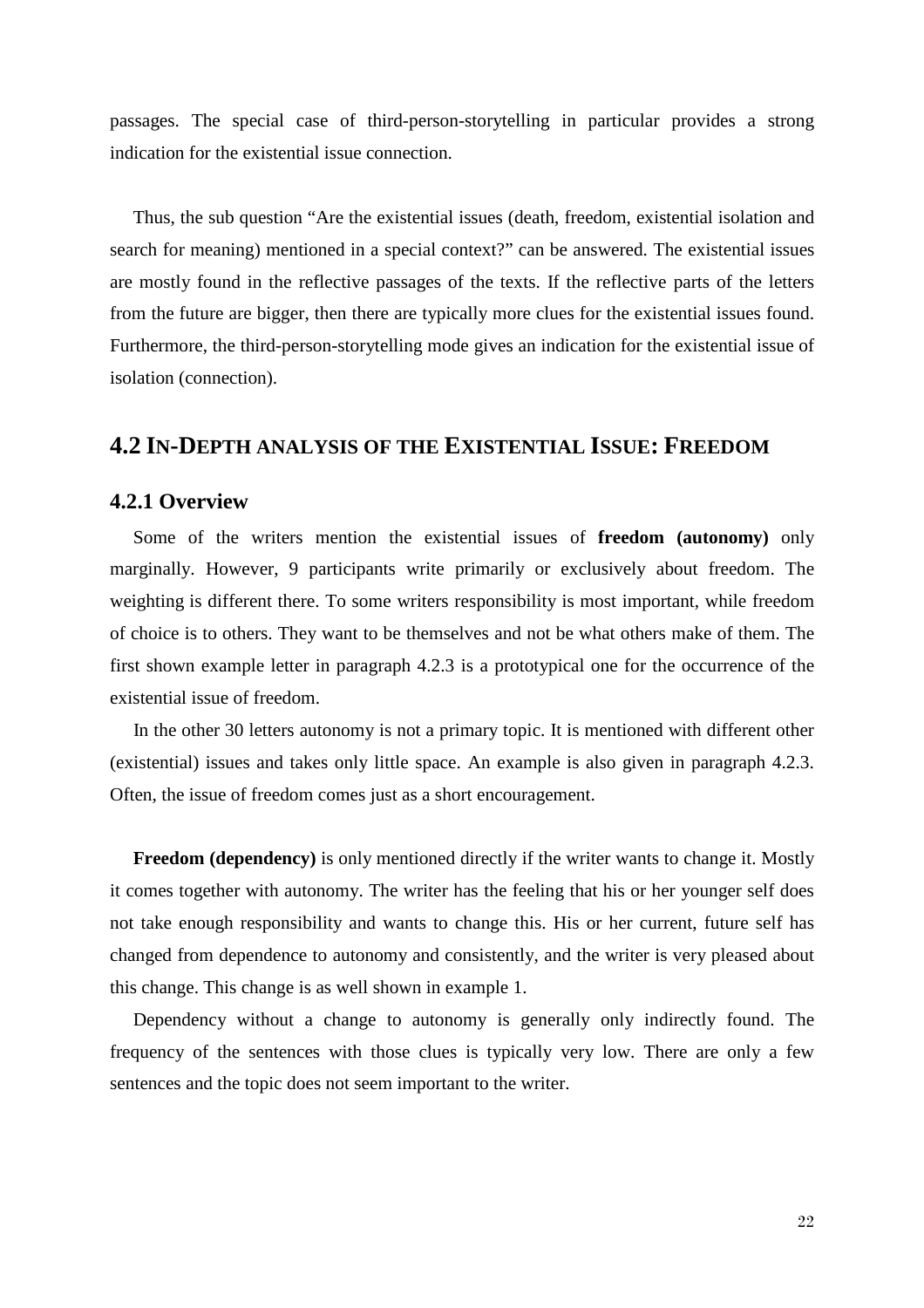#### **4.2.2 Analysis based on the Dimensions**

 The three different dimensions give the possibility to elaborate the existential issue of freedom more deeply. Table 7 and 8 show the results of the **dimension frequency**. Table 7 shows how many percent of sentences each 'letter from the future' contains. At first, the percentage in the table seems low, however a percentage from 40 upwards is already very high, because the letters contain a lot of sentences lacking of content. Table 8 shows the perceived importance of the topic to the writer. The results show that the relevance of the topic of freedom has a high importance for more than half of the writers.

 The **dimension stable-dynamic** has the following distribution: In 57% (N=24) of the cases the existential issue stays the same throughout the letter. In 43% (N=21) of the letters it changes from dependency to autonomy, while no changes from autonomy to dependency occur.

 The analysis of the **dimension existential** for the existential issue of freedom shows, that 42% (N=19) are obviously existential and 58% (N=27) are only fractionally or not existential at all.

 Finally, the dimensioned analysis has shown, if the quality is high, and therefore the importance for the writer is high, then the letter is often dynamic and also very existential.

#### Table 7.

*Descriptive statistics for the dimension frequency (quantity) within the existential issue freedom per letter* 

| <b>Dimension</b> | $<$ 20% | $N(20-40)$ | $N(40-60)$ | $N(>60\%)$ |
|------------------|---------|------------|------------|------------|
| Quantity         | 30      |            |            |            |

#### Table 8.

*Descriptive statistics for the dimension frequent (quality) existential within the existential issue freedom per letter* 

| <b>Dimension</b> | $N$ (very low) | $N$ (low) | N(high) | $N$ (very high) |
|------------------|----------------|-----------|---------|-----------------|
| Quality          |                |           |         |                 |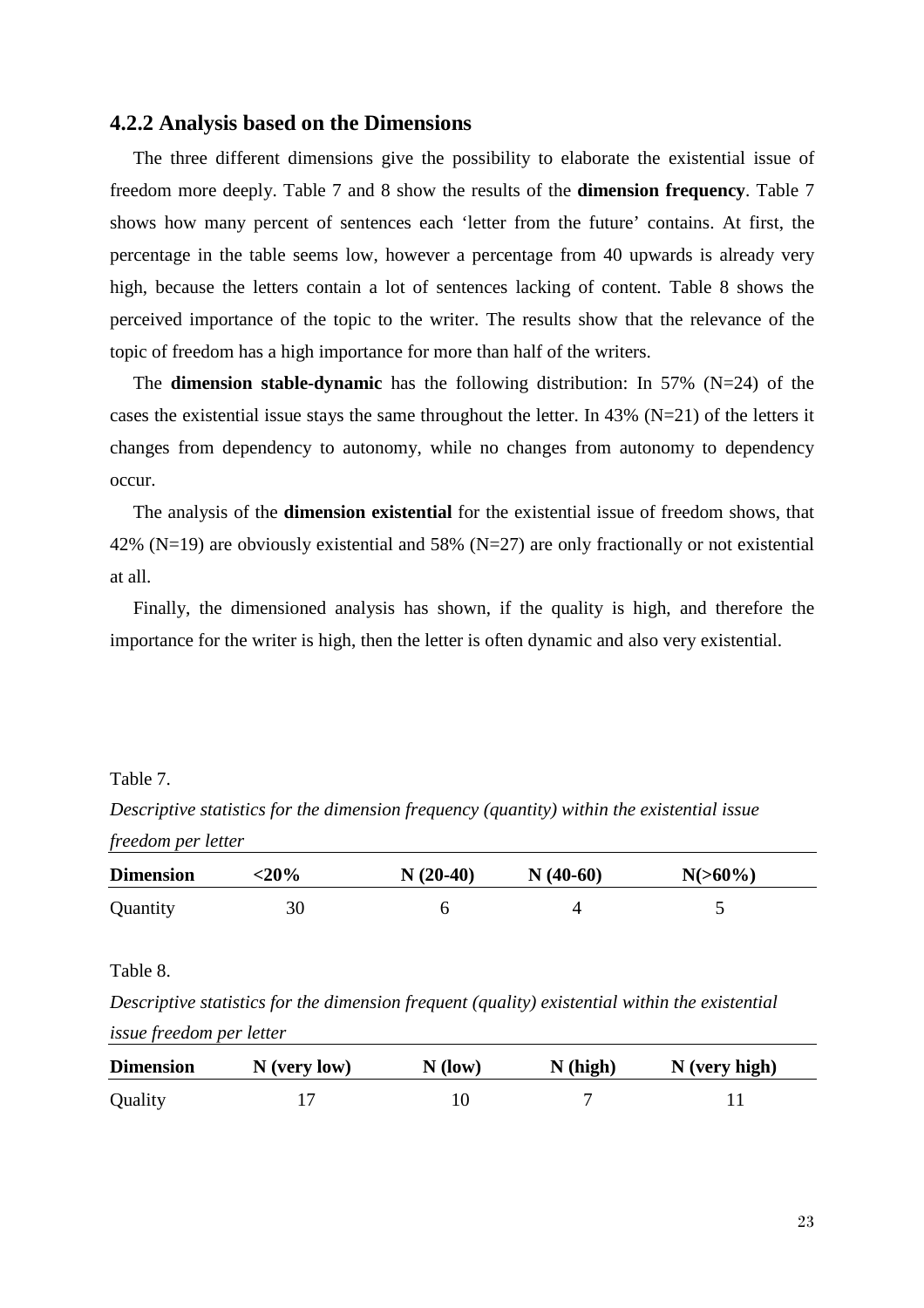#### **4.2.3 Elaborated Analysis of Sample-Letters**

 In the following two different letters from the future are shown as a prototypical examples. This elaborated analysis contains primarily the existential issue of freedom while the other issues are not considered. The analysis for each existential issue can be found in the original data in AtlasTI.

#### **Example 1:**

 The first letter is exemplary for letter from the future, which are especially concerned with the existential issue of freedom. First, the original letter is shown to the reader (PB:10 TB1\_120, 2011) then a short description of the existential issues contained in the letter is given. Finally, the letter is analyzed on basis of the dimensions described in paragraph 3.4.

Hey Ik,(0) Tof dat ik je zo even tref, 'k wil namelijk even zeggen dat ik erg trots op ons ben.(1) De manier waarop je nu taken, opdrachten en andere verantwoordelijkheden aanpakt en niet meer voor je uitschuift, vervult mij met een intens gevoel van liefde voor jou, en daarmee mijzelf.(2) Ik weet nog goed hoe moeilijk dat tien jaar geleden was, in het uitstellen van je verantwoordelijkheden was je bijzonder bekwaam.(3) 't Was handig voor je tijdelijke pleziertjes, maar het zou funest zijn voor je lange termijnsgeluk als je ermee was doorgegaan.(4)

Daarom, tof dat je bent geworden hoe ik wou zijn, dat hebben we toch even mooi geflikt!(5)

Groeten (ik doe maar geen kus, geen idee hoe men daar tegenwoordig naar kijkt, maar in 2011 is het nog een beetje vreemd om jezelf te zoenen),(0)

Jij(0)

#### **Analysis 1:**

 In the frame of a reflective writing mode, the existential issue of freedom is the main topic of this letter from the future (1-5). The writer deals with the fact that he or she has succeeded to take responsibility for his or her duties.

 In total, the letter exists of 5 sentences, salutation and farewell. Only 1 of these sentences (1) does not contain an existential issue. 2 sentences are labeled as autonomy (2;5), 1 sentence is labeled as dependency (3) and 1 further sentence contains thoughts about the existential issue of freedom itself (4).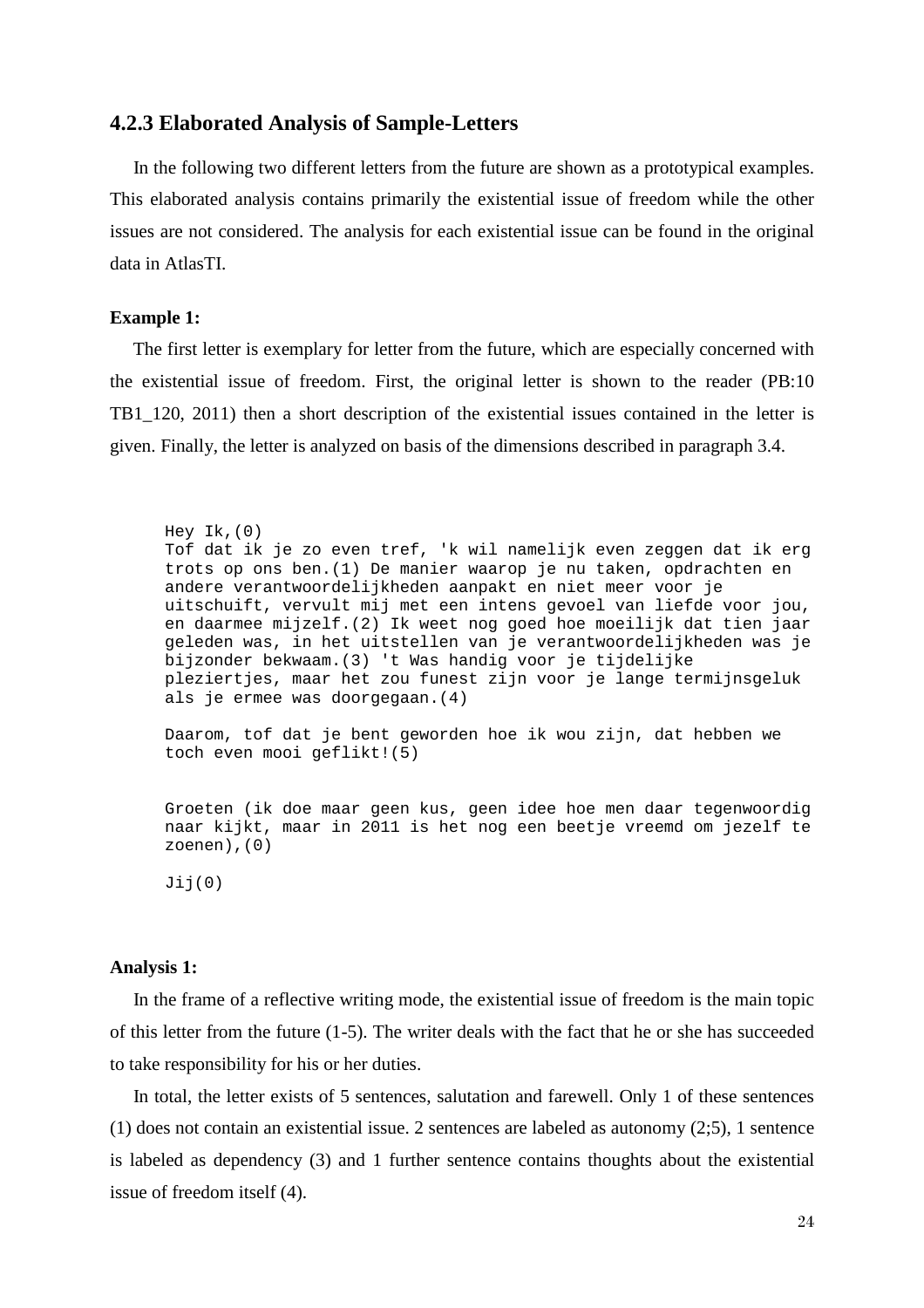This whole letter deals with the existential issue of freedom, especially with responsibility. The quantity of this existential issue is extremely high (80 percent) and the importance (quality) seems to be very high, too.

 The writer describes a development within the category of freedom. His younger self was not able to take responsibility, while his future self has learned to take responsibility. Therefore, the letter can be labeled as dynamic. Finally, this letter seems to handle the topic freedom in an existential way. Thus, this letter could be labeled as high existential.

#### **Example 2:**

 The second letter from the future deals with freedom as well, but in a different way. The issue is mentioned, but it is less important for the writer of the letter. First the letter is shown (PB:22 TB1\_82, 2011), followed by a description of the letter and finally an analysis.

Berlijn, december 2025(0)

Lieve Mij,(0)

vanuit de toekomst schrijf ik deze brief aan jou omdat ik weet dat je er op dit moment veel baat bij kan hebben.(1) Je hebt al voor veel tegenslagen en moeilijke periodes gestaan en ik vertel je nu alvast dat er nog meer moeilijke periodes aankomen.(2) Maar je weet dat je onverwoestbaar bent en ik wil je laten weten dat dit is wat je sterk maakt en dat je mede hierdoor steeds weer die terror-depressies kan overwinnen en het geluk zal vinden.(3) Ik weet dit omdat ik nu vanuit mijn eigen appartementje in Berlijn deze brief naar jou schrijf.(4) Ik woon wellicht klein, maar midden in het centrum, boven een koffiewinkeltje.(5) En ik kan oprecht zeggen dat ik gelukkig ben.(6) Je zult op je weg hier naar toe de meest interessante mensen ontmoeten, maar dan moet je wel leren je open te stellen voor anderen.(7) En wees eens wat positiever, geniet van de kleine dingen, neem geen genoegen met minder en blijf altijd stevig in je schoenen staan.(8) Dit zal je helpen om je doelen te bereiken.(9) Want ook al zul je je soms hopeloos en zelfs wanhopig voelen, je weet wat je doel is en je zal dit bereiken.(10) Soms loop ik naar beneden en drink ik een latte machiatto in het koffiewinkeltje en denk ik terug aan het verleden, ik heb al zo veel leuke dingen gedaan.(11) Die wereldreis zal een enorme eyeopener voor je worden, want ik weet nu dat ik zelfs in mijn eentje de hele wereld aan kan.(12) Alles komt goed.(13)

Ik wens je veel succes met het verslaan van je demonen en vergeet niet te genieten van al het moois om je heen dat je tegen gaat komen.(14)

Liefs, jezelf vanuit de toekomst(0)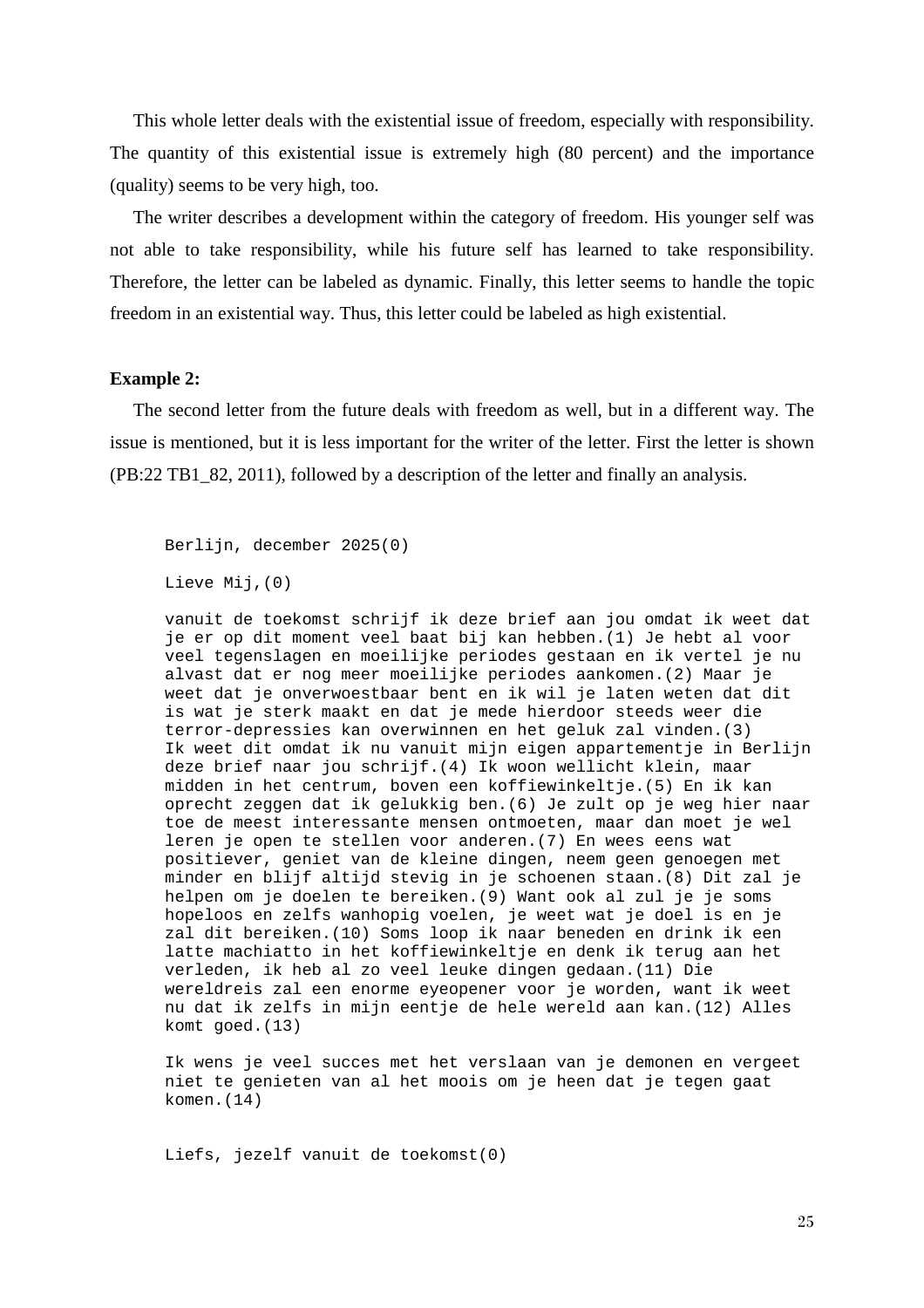#### **Analysis 2:**

 This letter deals with different existential issues: freedom and search for meaning. In contrast to the first letter, the writing mode changes between episodic (4-6) and reflective (1- 3; 7-14). In the reflective part the clues for the existential issues are found. The letter consists of 14 sentences, plus salutation, farewell and the information of place and time. 6 sentences are without a clue for an existential issue. 7 sentences deal with the existential issue of meaning (hedonism and self actualization) and only one sentence deals with freedom (autonomy).

 Thus, the frequency of the existential issue of freedom is low (21 percent). Therefore it seems that freedom is no dominant or important theme in his or her letter. Here, too the issue of freedom is labeled as dynamic. The writer wants to change the behavior of his current self to become more autonomous.

 Furthermore, the sentences are not easy labeled as autonomy, because no keywords are given. Only through interpretation could the existential issue of freedom (autonomy) be found, and thus, the existential issue is labeled as indirect.

 The existential issue of freedom, which is labeled as high existential, is part of this letter, while other existential issues (in this case meaning) are more important to the writer.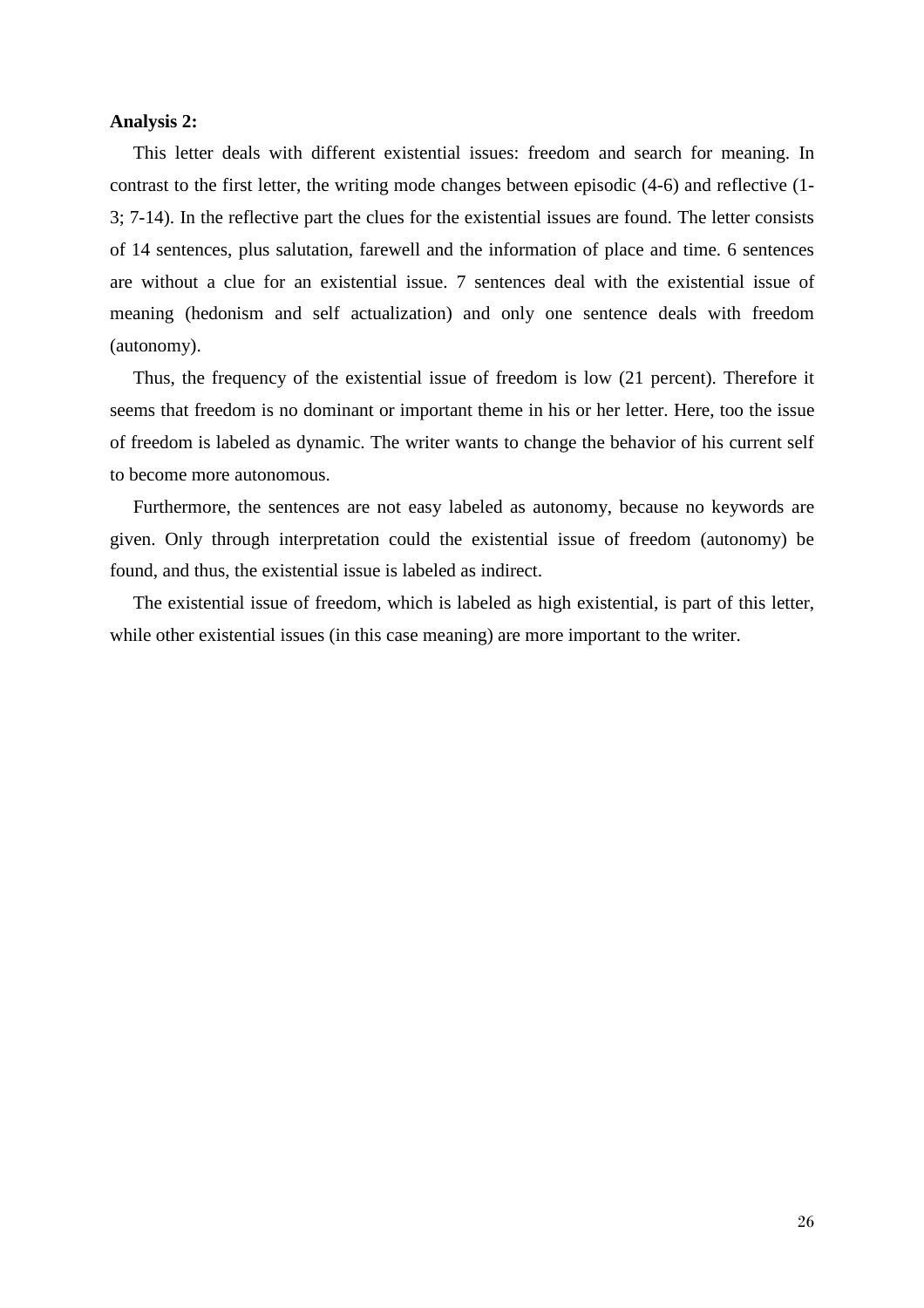# **5. DISCUSSION**

#### **5.1 INTERPRETATION OF THE FINDINGS**

#### **5.1.1 Freedom**

 The topic of freedom (autonomy) is the most mentioned existential issue in the analyzed letters from the future. The elaborated analysis shows the importance of this topic to the particular writer. For almost half the writers, which write about freedom this topic has an existential relevance.

 I suggest that this topic is especially important for Central European people, because we live in an individualistic culture. This involves both, an awareness of one's own preferences and the ability to act independently and each individual has great freedom (Veenhoven, 1999). It is shown that the development of autonomy within adolescents is an important development milestone in individualistic cultures (Allen et al. 1994; Noom et al. 2001; Steinberg & Silverberg 1986).

 The question arises, if those findings are the same for collectivistic cultures. This question gives indication for further research and is deeper elaborated in paragraph 5.4

### **5.1.2 Death**

 Generally, the issue death and life is the least frequent of all existential issues. When the topic of death is mentioned, it is mostly mentioned in episodic text passages and then only as a sideline. A deeper elaboration of this topic is only found in one letter, which scores generally as very high in the dimension existential (PB13 TB1\_62, 2011).

 A direct hint for an ultimate rescuer was not found. In contrast, different suggestions for the coping mechanism specialness were found. Letters in which the writer has an outstanding lifespan and letters were medications for eternal (or outstanding long) life give an indication of this specialness. Further analysis must be done to allow further claims about the existential issue death.

#### **5.1.3 Existential Isolation**

 In general the way of third-person-storytelling gives a strong indication for the subcategory isolation (connection). The writer features not his or her own life, but the life of a different person. This story mode provides a strong indication for the existential issue (connection).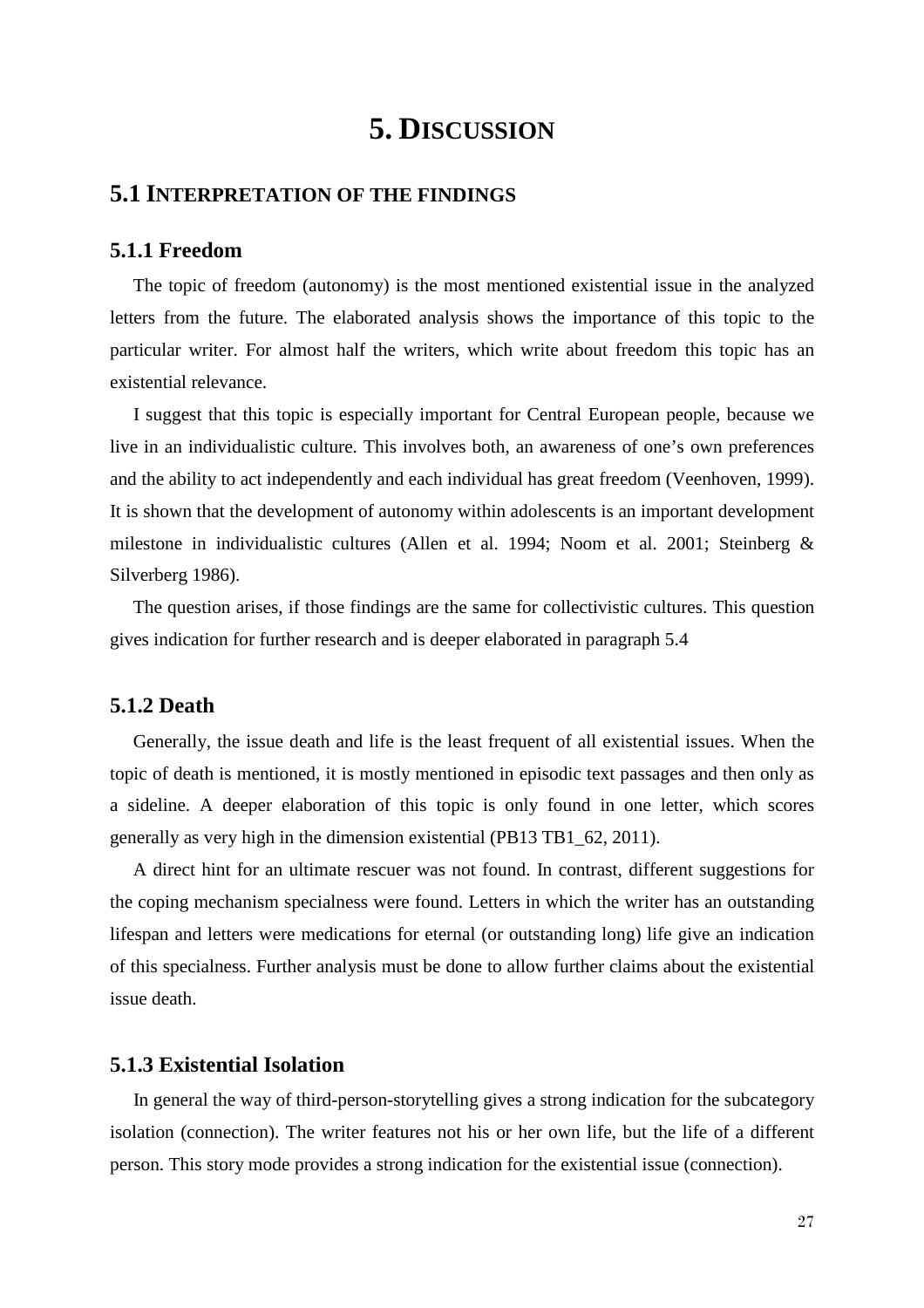One further possibility is that the writers using the third-person-storytelling just misunderstood the task. Mostly the parents of students did the task in this way. Perhaps the students of the University of Twente asked their parents to participate, but outlined the task in the wrong way. Further research must be done, to outline these suggestions.

#### **5.1.4 Search for Meaning**

 Seen as a whole, the search for meaning was the existential issue which was most frequent, and some of the writers deal primarily with the question of search for meaning. Typically the search for meaning is not named as such in the letters from the future however dreams or goals are often mentioned. Furthermore, the difference between performing one's duty (for example work) and finding a meaning in his or her work is slight. Therefore, the further category others (work) and others (family&friends) are given as basis for further analysis.

 DeVogler and Ebersole states, that family and friends are most important for meaning in life. In contrast to their findings, the analysis of the letters from the future give a strong indication, that both, loved persons and work seems to be equally important.

 Besides, there are no indications found for religion as meaning in life while the subcategory self-actualization seems important for a lot of writers. Thus, it seems those findings support Irvin Yaloms statement, that religion does not give the human a meaning in life anymore.

#### **5.1.5 Writing Mode**

 An important finding was that existential issues are mostly found in reflectively written texts. This does not mean that writers who primarily use the episodic writing mode do not think reflective in general. An episodically written letter from the future without any clues does not mean that the existential issues are not important to the writer, but rather that the episodic writing mode allows for less room for exploration of existential issues.

 To encourage a more reflective way of writing, the participants who use episodic writing could be asked to think more elaborated and be encouraged to give an interpretation of the situation and describe their emotions in the different situations. Additionally this encouragement could bring up more existential issues.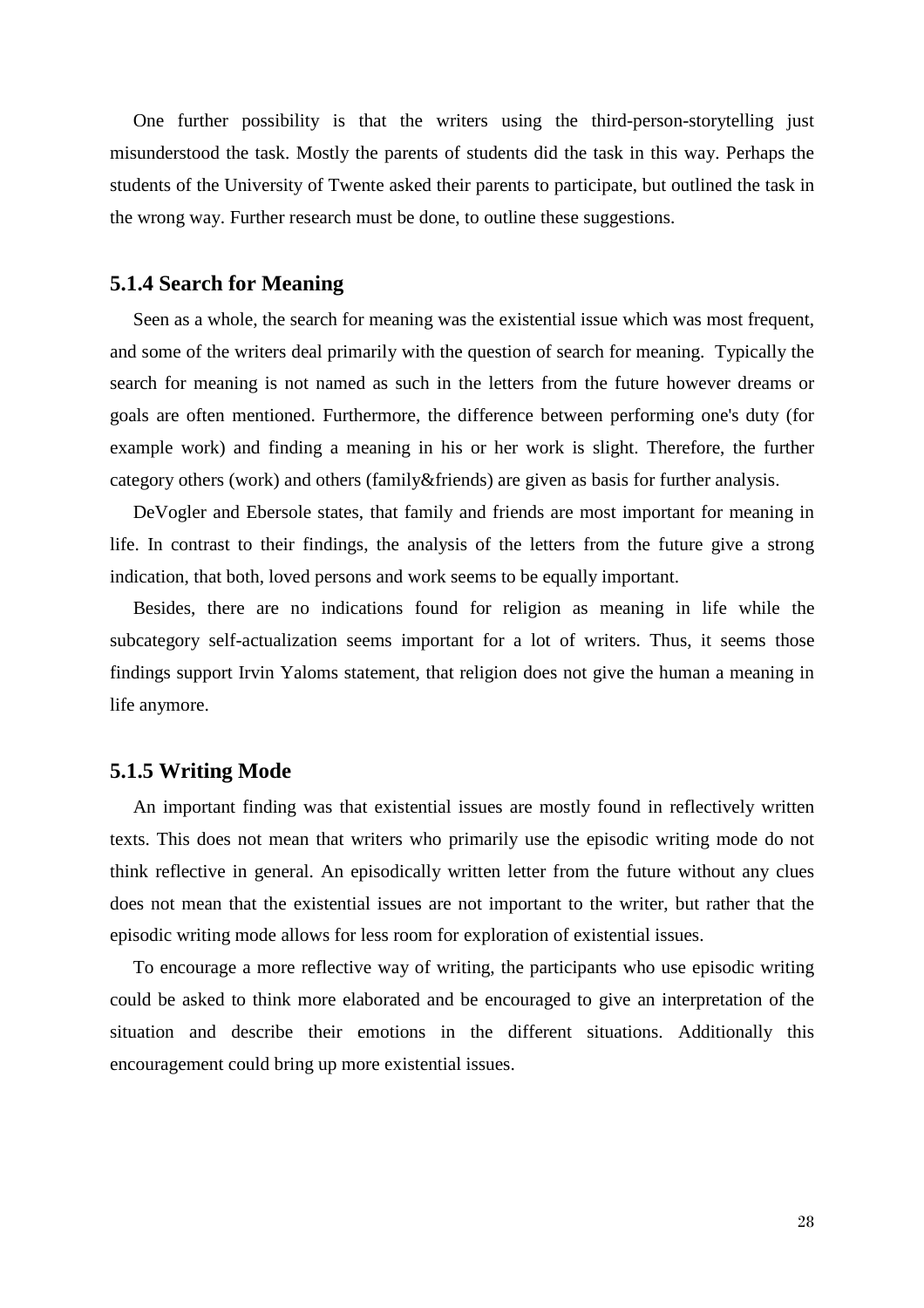#### **5.2 SCIENTIFIC RELEVANCE OF THE FINDINGS**

 Those findings have both theoretical and practical relevance. .Regarding **theoretical relevance**, this exploratory study demonstrates that it is possible to find existential issues in 'letters from the future'. All four existential issues are found in the 'letters from the future', but death appeared less frequent. In addition the dimensioned analysis shows that already 50% of the writing has an existential basis. Thus, this study has shown that it is possible to find the existential issues through a qualitative research of writings – without giving a trigger to the writers to think about existential issues.

 This finding also has **practical relevance**. In a therapeutic session for instance, writing like the letters from the future informs the therapist about the thoughts, fears and dreams of the client. Furthermore the writing mode shows how reflective the writer already is. Thus it is possible to use the idea of the 'letters from the future' in the therapeutic session and to get a preliminary indication about the client's engagement with existential issues and his or her capacity for existential reflection.

 In addition the letter exercise can serve as a starting point, close to experience and clients own words, to start in their exploration of existential issues. Therapists can thus use the content information to assist clients in where they want to move as much as it informs them on where they are existential are.

# **5.3 RESTRICTIONS OF THIS STUDY**

 The **reliability** is medium, because the development of the codes and the analyses are done by one person, but controlled and evaluated by two further researches. Through those controlpersons the reliability was seriously increased. Furthermore, the analysis method based on the codes and dimensions is very specific and adjusted for the 'letters from the future'.

 The **validity** is also medium. The sample was taken from a western student age group (16-25). As already shown, a specific group (age, culture) took part in the actual 'letters from the future' research. For this reason is it not possible to generalize the findings. To increase the external validity, more participants, from different countries, social background and age must be chosen. A strength of this study is, that observer-effects do not exists, because an already existing dataset was used.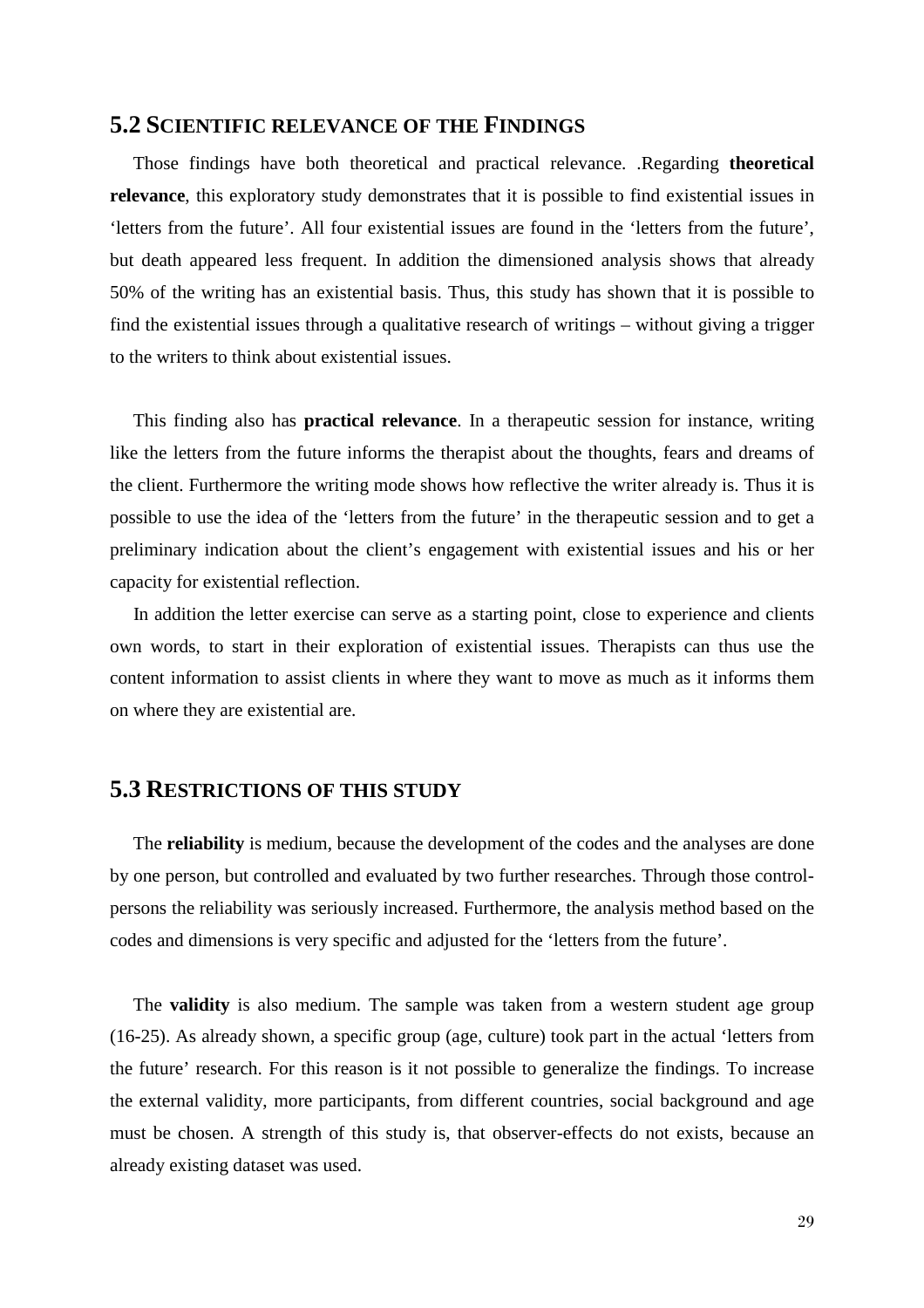#### **5.4 SUGGESTIONS FOR FURTHER RESEARCH**

#### **5.4.1 Follow-up of the Actual Study**

 The first and important step of further research is to finish this study. An elaborated analysis of the existential issue freedom is done, but the elaboration of death, existential isolation and search for meaning are is missing.

 The basis for this follow-up study is the analysis with AtlasTI. Furthermore, the actual dimensions could be used with little modification. The results and interpretation of those existential issues are a guide for the elaborated analysis.

 I would advise to modify the dimension for the **existential issue search for meaning**. Here one dimension should be 'everyday meaning' and 'existential meaning', because they describe something different and confusions easily happen. Everyday meaning is referred to everyday activities which enhance life. Existential meaning describes the Great meaning in life. Furthermore, an elaborated analysis of "work" and "family", as mentioned in the interpretation should be done.

 Within the existential issue of existential isolation the different forms of isolation (interpersonal, intrapersonal and existential) should receive special attention. Furthermore, the storytelling mode of "third-person-storytelling" should receive special attention here.

#### **5.4.2 Suggestions for further studies**

 In his literature study Erin Martz (2002) has shown that the existential issues are found in the eastern literature. Now, I state the question, if the existential issues (especially freedom/autonomy) are found in a collectivistic culture just like it is found by a group of participants living in an individualistic culture.

 Research of Feldman and Rosenthal (1991) has shown that difference exists. They compared 141 Chinese adolescents with 155 North American adolescents and 155 Australian adolescents. They found, that the Chinese adolescents hand a later expectation of autonomy.

 Thus, differences between collectivistic and individualistic cultures may exist. I would advise to repeat this study in a collectivistic culture. On the one hand, this research would research whether the existential writings are also found in the eastern culture. On the other hand, if the existential issues are found, it would show whether differences between the occurrence of the existential issues in individualistic and collectivistic culture exist.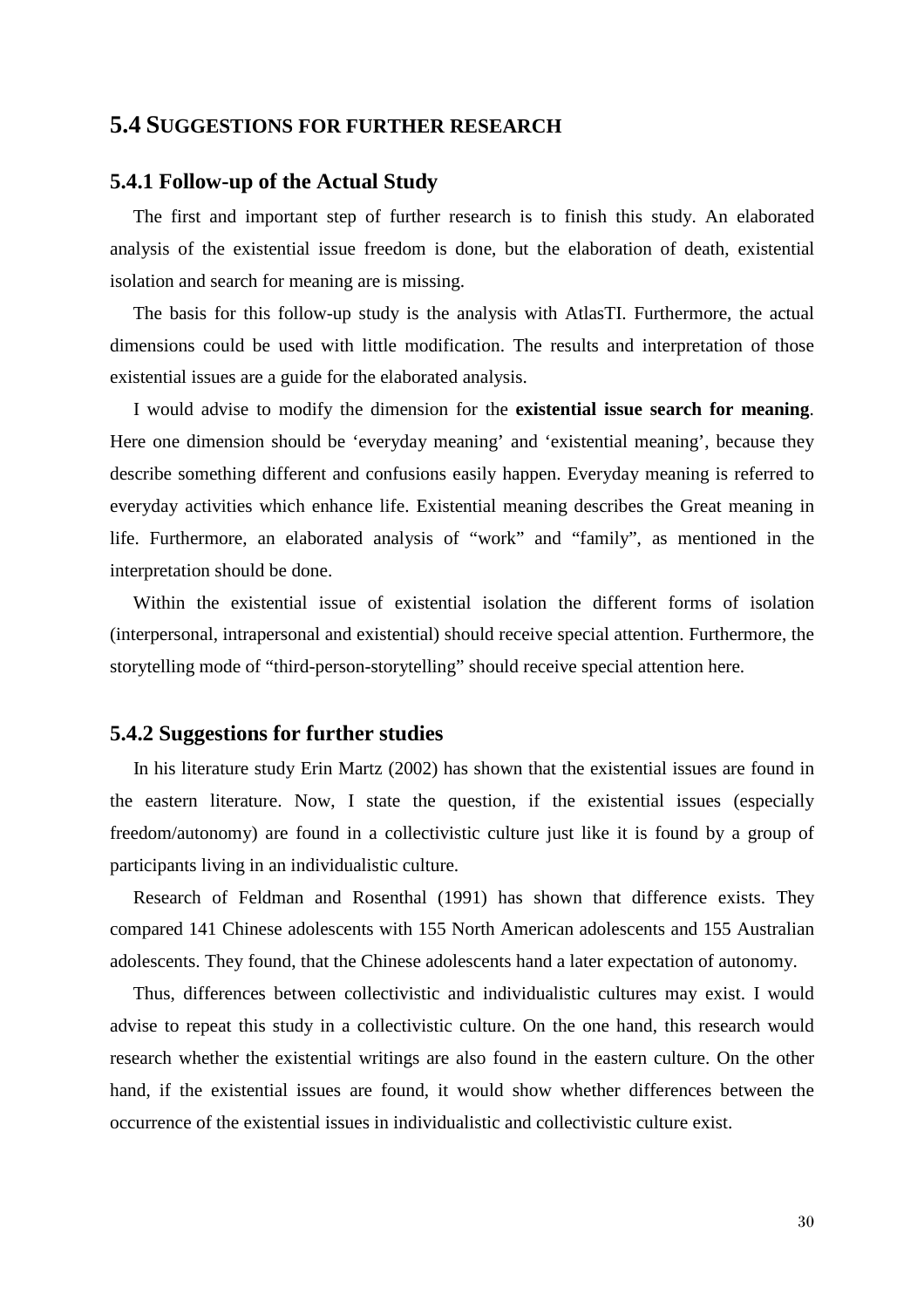# **5.5 FINAL REMARK**

 Despite its restrictions (mainly it's exploring character and the small sample size), this study demonstrated the potential of the letters from the future to give an insight about the existential thoughts of humans. The four existential issues – death, freedom, existential isolation and meaninglessness – stated by Irvin Yalom are found in numerous cases and seem to be an important part of life.

 Based on this finding a practical relevance was shown, which could support the therapeutic sessions in an existential manner. To take up the quotation of Irvin Yalom once again, as given in the introduction: "*Every person, at some point in life ... has some traffic with existential ultimate concerns."* I state that more research about the practical implementation of existential psychotherapy should be done.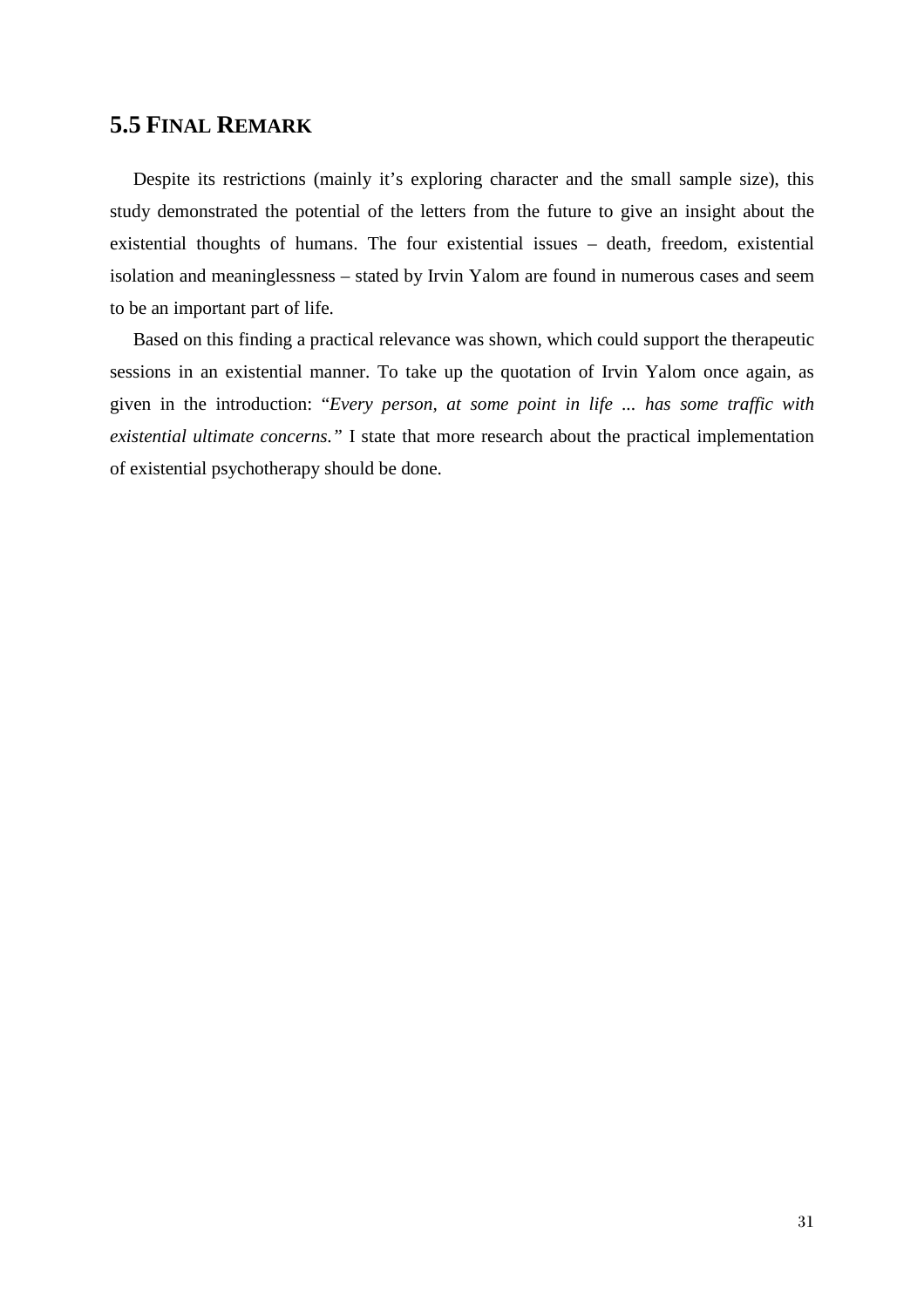# **6. REFERENCE**

- Allen, J. P., Hauser, S. T., Bell, K. L., & O'Connor, T. G. (1994). Longitudinal assessment of autonomy and relatedness in adolescent-family interactions as predictors of adolescent ego development and self-esteem. *Child Development, 65*, 179–194.
- Baum, S. K. & Stewart, R. B. (1990). Sources of meaning through the lifespan. *Psycholgical Reports*, 67, 1-14
- Boeije, H. (2005). Analyseren in kwalitatatief onderzoek. Boom onderwijs.
- DeVogler, K.L. & Ebersole, P. (1980). Categorization of college students' meaning in life.  *Psychological Reports*, 46, 387-390.
- De Vogler, K.L. & Ebersole, P. (1981). Adults' meaning in life. *Psychological Reports*, 87- 90.

Durant, W. (1932). *On the Meaning of Life* (New York: Ray Long and Richard R. Smith, 1932)

- Feldman, S. S., & Rosenthal, D. A. (1991). Age expectations of behavioral autonomy in Hong Kong, Australian and American youth: The influence of family variables and adolescents' values. *International Journal of Psychology, 26*, 1–23.
- Frankl, V. (2006). Man's Search for Meaning. Beacon Press
- Fromm, E. (1994). Escape from Freedom. Henry Holt.
- Ebersole, P. & DePaola, S. (1987). Meaning in life categories in later life couples. *Journal of psychology*, 212, 185-191.
- Ibid, J. Meyer Death and Neurosis, p. 58 and A. Heveroch , cited in J. Meyer, Death and Neurosis, p. 58.
- Längle A, Görtz A, Rauch J, Jaroski H, Haller R (2000a) Effektivitässtudie zur Existenzanalyse: explorativer Vergleich mit anderen Psychotherapiemethoden im stationären Setting. Existenanalyse 17(3): 17 - 29
- Long, J.B. (1975) The death, that ends in Hinduism and Budism. In E.Kubler-Ross (ed.), Death: The Final Stages of Growth (pp. 52-72). Englewood Cliffs, New Jersey: Prentice- Hall, Inc.
- Martz, E. (2002). Principles of Eastern Philosophies Viewed from the Framework of Yalom's Four Existential Concerns. *International Journal for the Advancement of Counselling* 24: 31–42, 2002.
- Maslow, A. (1943). A theory of human motivation. *Psychological Review, 50*, 370-396. Retrieved June 2001, from http://psychclassics.yorku.ca/Maslow/motivation.htm.
- Maslow, A. (1954). *Motivation and personality*. New York: Harper.
- May, R. (1983) Discovery of being: Writing in existential psychotherapy. New York: W.W.Norton.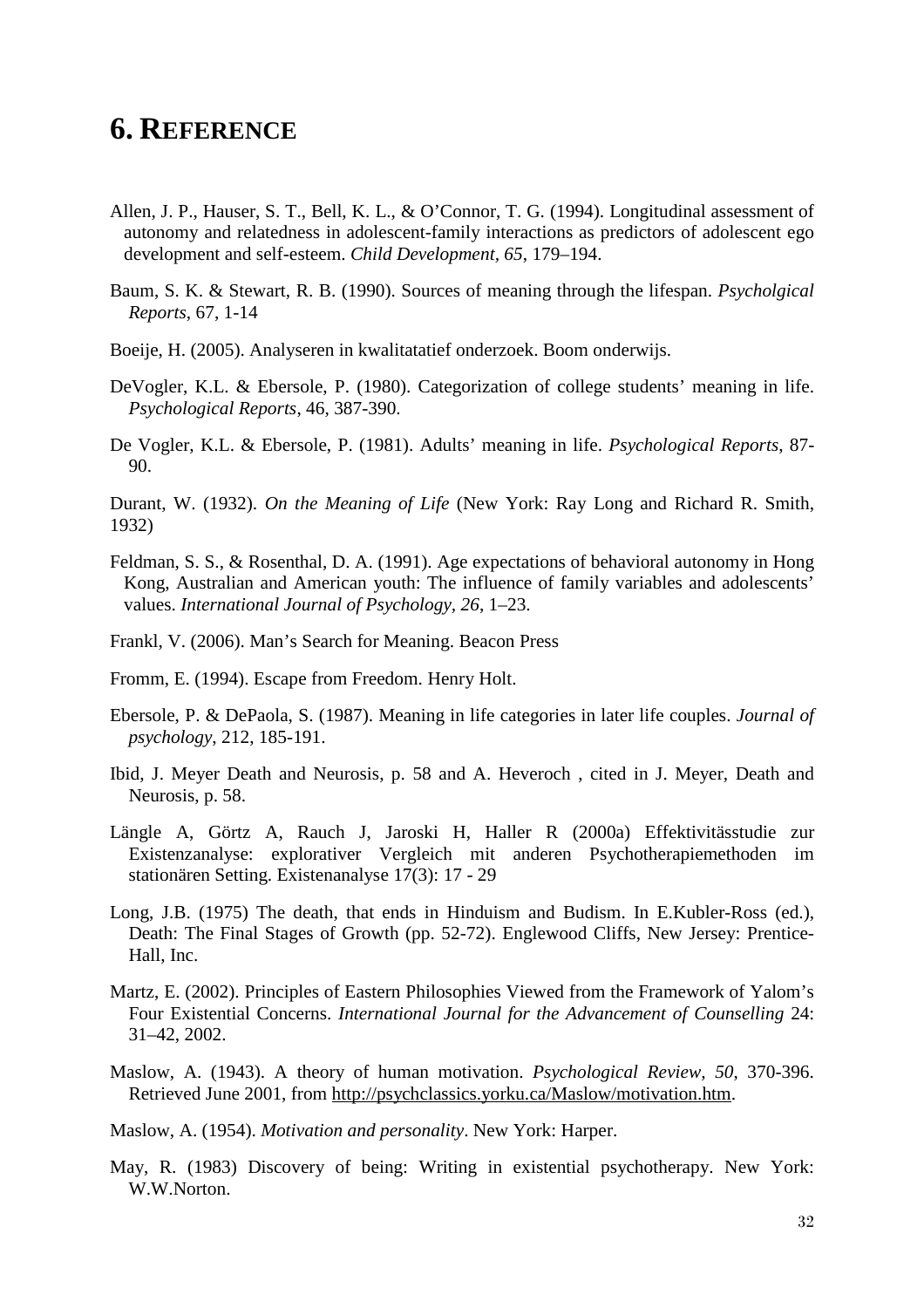- Noom, M. J., Dekovic´, M., & Meeus, W. (2001). Conceptual analysis and measurement of adolescent autonomy. *Journal of Youth and Adolescence, 30(5)*, 577–595.
- W. Schwidder, cited in J. Meyer, Death and Neurosis (New York: International Universities Press, 1975), p. 54.
- R. Skoog, cited in J. Meyer, Death and Neurosis (New York: International Universities Press, 1975), p. 47.
- Steinberg, L., & Silverberg, S. (1986). The vicissitudes of autonomy in early adolescence. *Child Development, 57*, 841–851.
- Veenhoven R. (1999). Quality-of-life in individualistic society: A comparison of 43 nations in the early 1990's. *Social Indicators Research 48*, 157–186.

Yalom, I.D. (1980). Existential Psychotherapy. New York: Basic Books.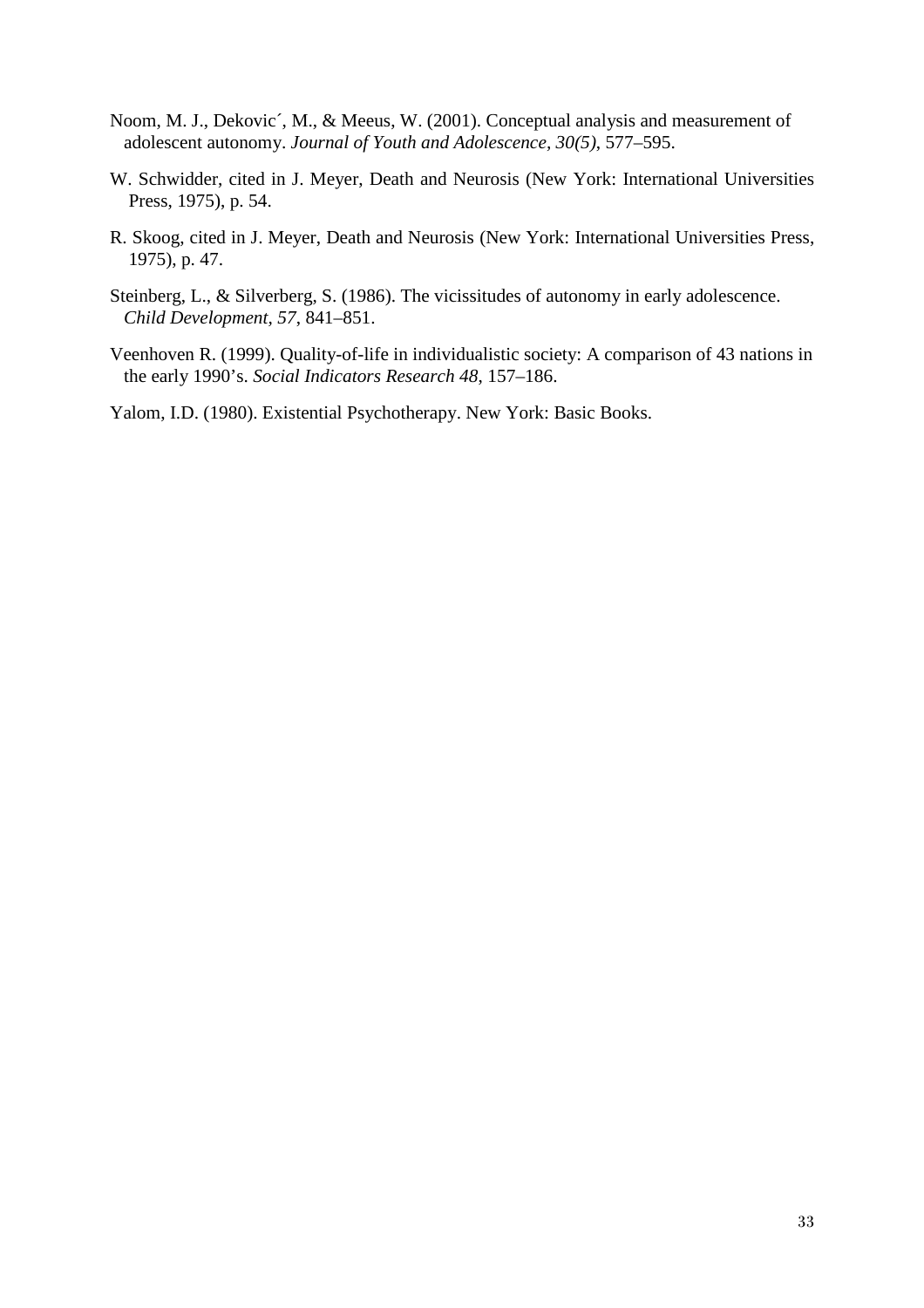# **7. APPENDIX**

# **ATTACHMENT 1 – INSTRUCTIONS FOR WRITING A LETTER FROM THE FUTURE**

#### **Aanwijzingen voor het schrijven van de brief**

De volgende aanwijzingen zijn tips om u een idee te geven wat de bedoeling is van de brief en waar u aan kunt denken. Voel u vrij om vanuit deze aanwijzingen de brief op uw eigen wijze te schrijven. U mag uw eigen naam gebruiken, maar ook namen verzinnen voor u zelf en anderen in uw brief, mocht u liever niet herkenbaar zijn als briefschrijver.

*Wanneer u graag een heel persoonlijke 'echte' brief met uw eigen (voor)naam schrijft, kunt u ervoor kiezen die brief alleen voor het onderzoek beschikbaar stellen en dus niet zichtbaar voor anderen. Nadat u alle gegevens heeft ingevuld, wordt u gevraagd een keuze te maken hoe u wilt dat uw brief gebruikt wordt*.

#### **Waar en wanneer**

Stel je voor dat je in een tijdmachine stapt.

Stel je voor waar en wanneer je je bevindt als je in de toekomst bent aangekomen.

**Wanneer**: Het tijdstip in de toekomst bepaal je zelf, dit kan 1 uur, dag, een week, of jaren later zijn.

**Waar**: Voorbeelden van de plaats, plek of ruimte in de toekomst waar u aan kunt denken zijn Nederland, een ander land, de ruimte; in je eigen huis of tuin, buitenshuis, in de natuur, in de stad, op het water, in de lucht; een plek met veel andere mensen of juist een lege ruimte; een kleurrijke ruimte? Een lawaaierige ruimte of stille? etc.

#### **Wat?**

Stel je voor dat een aantal **positieve wensen, veranderingen en dromen** in je leven zijn uitgekomen. Vertel jouw verhaal van **een concrete dag, een specifiek moment, of een concrete gebeurtenis** waarin duidelijk wordt hoe je een bepaald probleem hebt opgelost of een goede manier heeft gevonden om ermee om te gaan.

Vertel wat achteraf het meest heeft geholpen en hoe je (dan) op het leven van nu terugkijkt. Gebruik volop je verbeeldingskracht: Bedenk dat het gaat om iets wat nog niet gebeurd is en dat het een kans is om te verzinnen **wat er zou kunnen gebeuren**.

#### **Aan wie?**

Bedenk aan wie je de brief wil schrijven.

- aan je huidige ik (je geeft dan een wijze, vrolijke, of andere positieve boodschap aan jezelf)

- aan iemand anders (bijvoorbeeld je kind of kleinkind, leeftijdgenoten, of de volgende generatie, etc.)

De brief is niet langer dan 400 woorden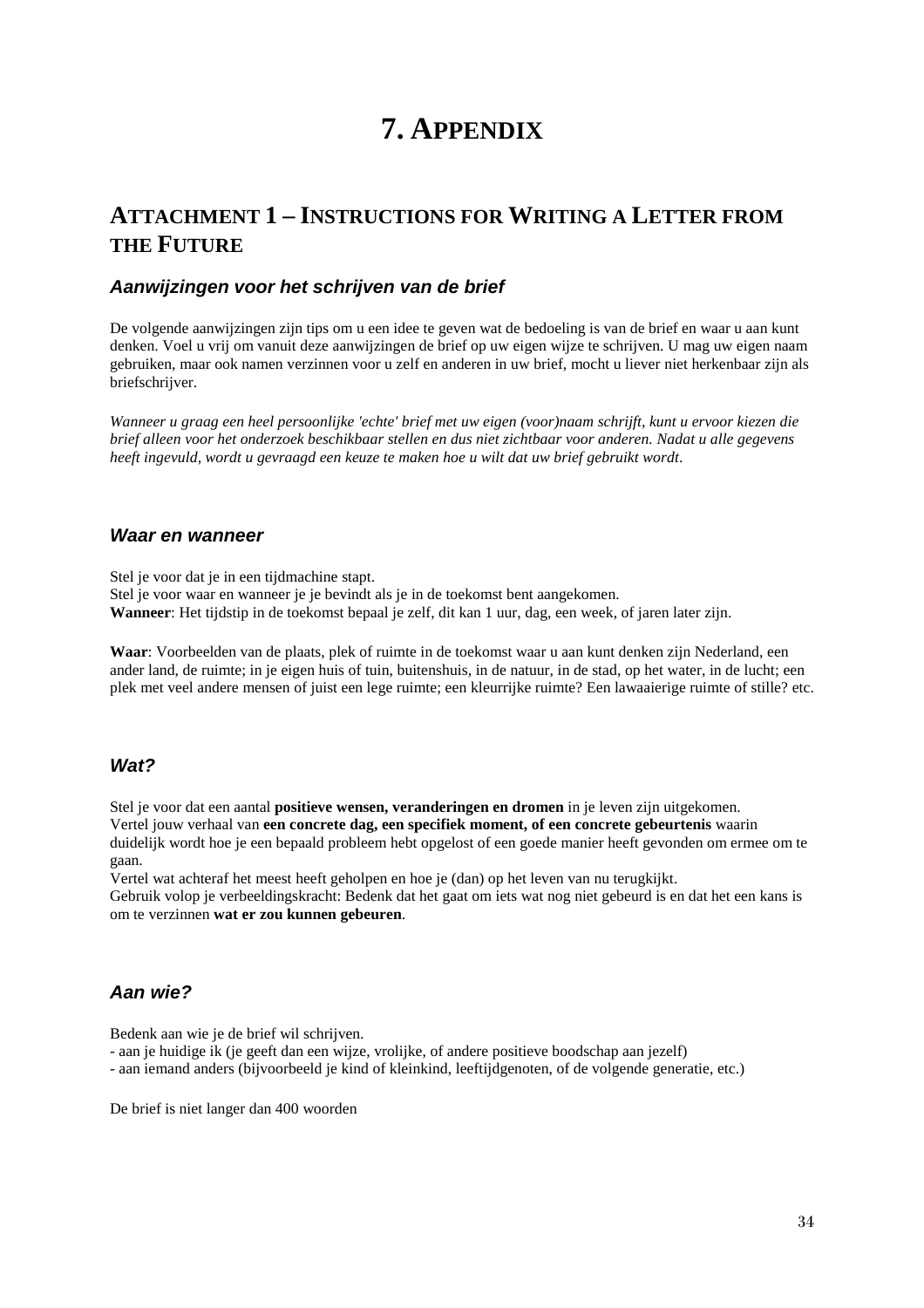# **ATTACHMENT 2 – THE CODE-TREE**

|                              | Death Itself            |
|------------------------------|-------------------------|
| Death                        | Mortality               |
|                              | <b>Life</b>             |
|                              | <b>Freedom Itself</b>   |
| Freedom                      | Autonomy                |
|                              | Dependency              |
|                              | <b>Isolation Itself</b> |
| <b>Existential Isolation</b> | Isolation               |
|                              | Connection              |
|                              | Meaning Itself          |
|                              | Work                    |
|                              | Family & Friends        |
| <b>Search for Meaning</b>    | Altruism                |
|                              | Hedonism                |
|                              | Self-Actualization      |
|                              | Non-Existential         |
| <b>Others</b>                | Work                    |
|                              | Family & Friends        |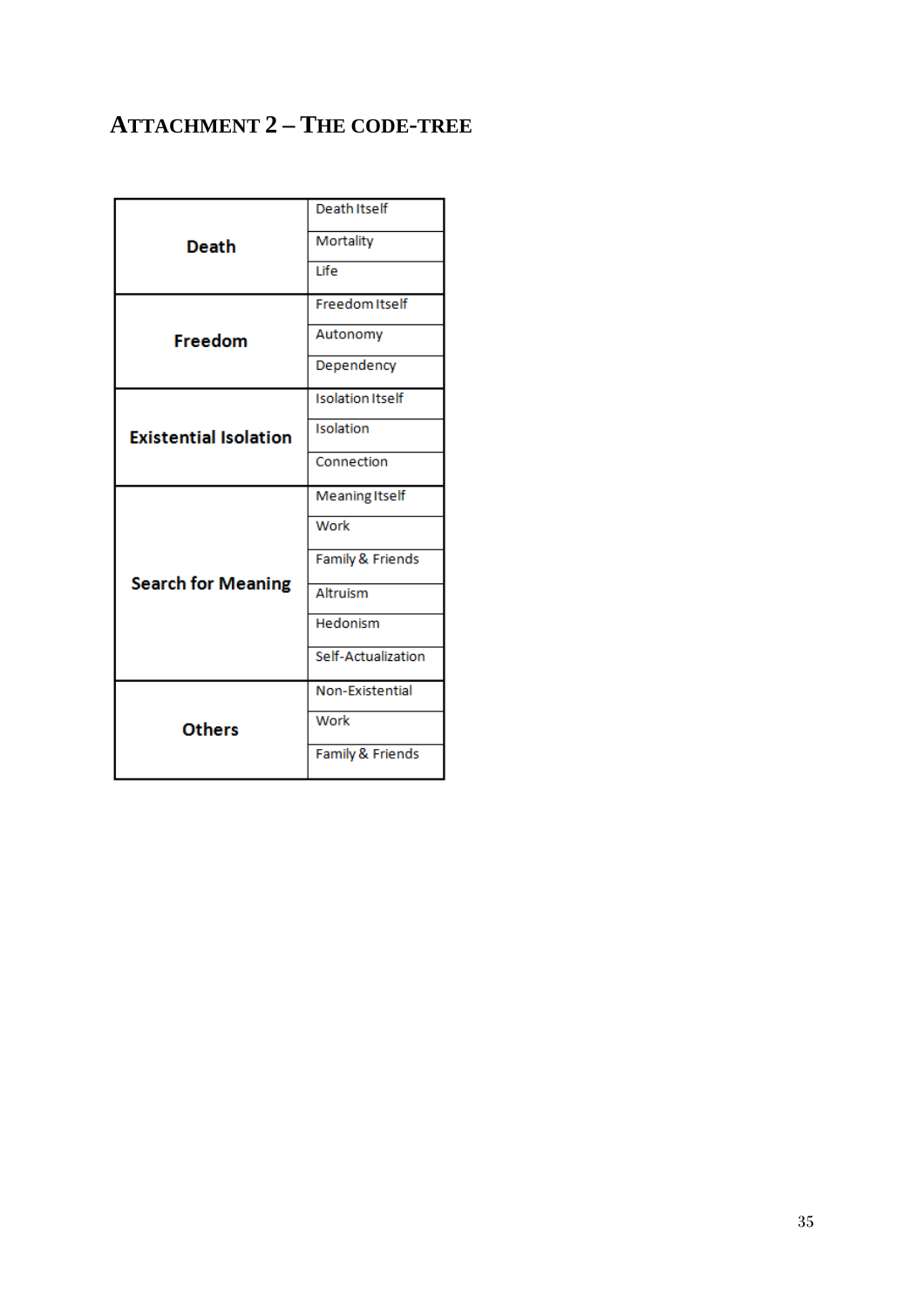# **ATTACHMENT 3 - THE CODES**

# **1. Code-family: Death**

*DeathItself*: The writer approaches the issues of death itself. An aware and distinct examination of the existential issue of death is given.

- **Codename:** Death (DeathItself)
- **Example**: "Tijdens ziektes in 2002 en 2005, jullie ouders waren nog jong, hebben wij de dood op bezoek gehad. Hij stond vlak voor ons huis. Ik zag hem, hij zag mij ook. Hij had door de deur naar binnen kunnen komen." (PB13: TB1\_62, 2011)

*Mortality*: The writer approaches the issues of mortality of death. Topics could be for example mortality or disease of an arbitrary person.

- **Codename**: Death (Mortality)
- **Keywords**: mortality, disease, unhealthy, death
- **Example**: "Ik schrijf deze brief omdat het binnenkort voor mij stopt. Het wordt ook wel tijd." (PB13: TB1\_62, 2011)

Life: The writer demonstrates that he or she focuses his or her thoughts on life. Characteristic is the mentioning of an extremely high age of a person (the writer himself, family or a friend) and the mentioning of his or her physical health.

- **Codename**: Death(Life)
- **Keywords**: healthy
- **Example**: **"**Jullie zijn midden vijftig. Natuurlijk zijn jullie gezond,…" (P15: TB1\_65.rtf)

#### **3.3.2 Code-family: Freedom**

*FreedomItself*: The writer writes about the issue of freedom. He or she shows that he or she is thinking actively and possibly reflected about this topic.

- **Codename:** Freedom(FreedomItself)
- **Example: "** Ineens begon ik na te denken over de keuzes die ik in mijn leven heb gemaakt en die ervoor hebben gezorgd dat ik alles bereikt heb waar ik ooit als student nog maar van kon dromen." (P2: TB1\_102.rtf)

*Autonomy*: The participant approaches the issues of his or her own freedom and responsibility. He or she states that his or her own choices are important. The writer knows that he or she has the possibility to change situations and creates his or her own life.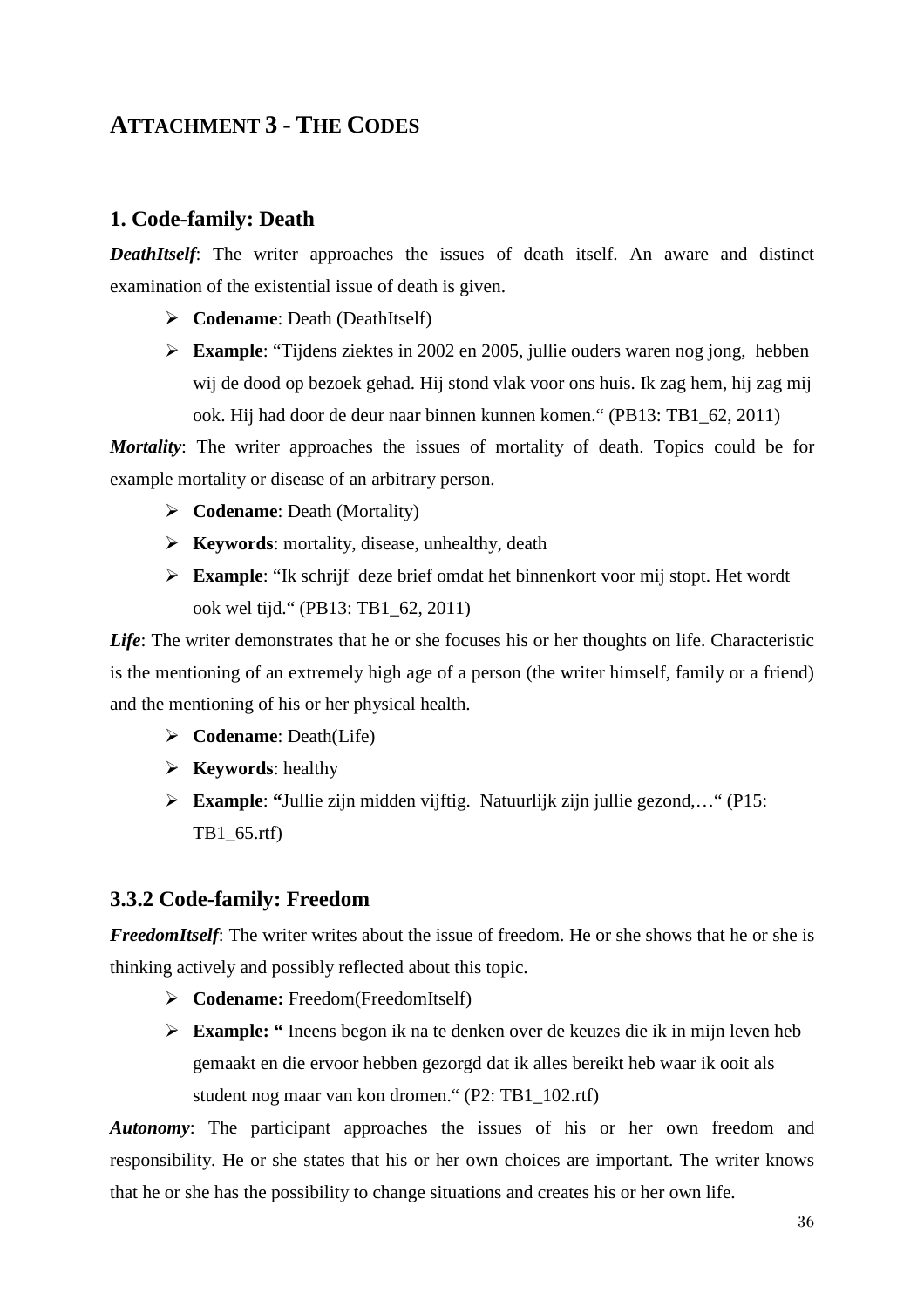- **Codename:** Freedom(Autonomy)
- **Keywords**: choose, choice, desicion
- **Example**: "als je goed naar je intuitie luistert weet je al welke richting het op zou kunnen gaan, dus zet die stap, net zoals je die andere stappen in je leven hebt gezet die achteraf precies de juiste bleken te zijn." (P29: TB1\_99.rtf)

*Dependency*: The writer declares that his or her decision depends mainly on the view of other people or that he or she has no influence on the situation

- **Codename**: Freedom(Dependency)
- **Example**: " Zonder de steun van je ouders, zus en lieve vrienden had je niet de keuzes kunnen maken die je nu gemaakt hebt." (P:77: TB1\_186.rtf)

# **3.3.3 Codefamily: Existential Isolation**

*IsolationItself*: The writer deals directly with the topic of existential isolation.

### **Codename: E.Isolation(IsolationItself)**

*Isolation*: The writer shows, that he knows, that there is a natural gap between every human being.

- **Codename**: **E.Isolation(Isolation)**
- **Keywords**: alone
- **Example:** "Door deze ervaring, het midden in de natuur staan en het moeten vertrouwen op je eigen capaciteiten." (PB:48 TB1\_166, 2011)

*Connection*: The writer shows, that he or she does not accept or see the normal gap between people

- **Codename: E.Isolation(Connection)**
- **Example**: "Ruim 1,5 jaar een relatie en dan krijg je opeens te horen dat je toch niet de ware bent..hoe gebruikt ik me toen voelde is niet uit te drukken." (PB:82 TB1\_192, 2011)

# **3.3.4 Codefamily: Meaning**

*Meaning Itself*: The writer writes about the issues of search for meaning in life itself. He or she thinks about, for example, what is important in life and what is not important at all.

- **Codename:** Meaning(Meaning Itself)
- **Example:** "waarom ik er voor koos om te blijven leven. Liefde. En dat kan van alles zijn, want liefde omvat alles…" (PB:68 TB1\_163, 2011)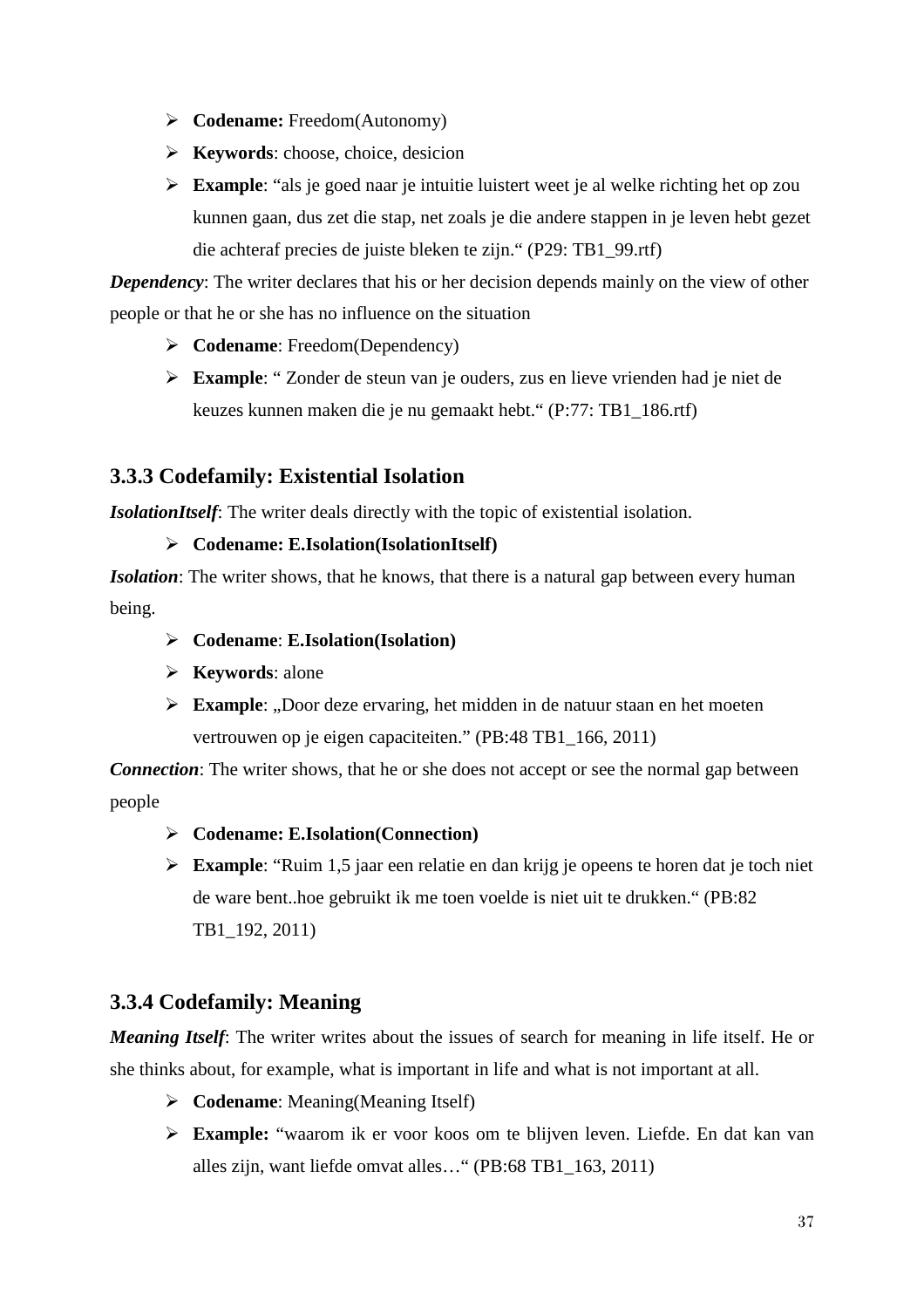*Work*: The writer himself reaches a special accomplishment in life (for example research, money, career)

- **Codename**: Meaning(Work)
- **Example: "**Zou wilde ik altijd al een eigen managementtheorie ontwikkelen om organisaties efficiënt te verbeteren. Na jaren onderzoek heb ik dat kunnen doen." (PB34: Tb1\_136, 2011)

*Family&Friends*: A spouse, child or a friend is an elementary part in the life of the writer.

- **Codename**: Meaning(Family)
- **Example: "**Bart en ik hebben een geweldig huwelijk en houden al jaren heel veel van elkaar ... mooi om je leven te kunnen delen met je zielsmaatje." (PB:34 TB1\_136, 2011)

*Altruism*: Self-abandonment of the writer in favour of other humans, the nature or charity.

- **Codename**: Meaning(Alturism)
- **Example: "**Weet je nog dat je altijd mensen wil helpen, motiveren en een dikke bijdrage leveren aan hun persoonlijke ontwikkeling? Vorige week vrijdag heb ik een kleine conferentie gehouden voor zelfrealisatie van man zijn..." (PB:51 TB1\_169, 2011)

*Hedonism*: The writer wants to live an exciting and/or fulfilling life.

- **Codename**: Meaning(Hedonism)
- **Example: "**je motto is nog steeds 'GENIET VAN ALLE MOOIE MOMENTEN!" (PB9: TB1\_117, 2011)

*Self-Actualisation*: The personal growth is an elementary part in life for the writer. For example, suffering gives the possibility for personal growth.

- **Codename**: Meaning(SelfActualisation)
- **Examples**: **"**Maar hou er rekening mee, dat je niets bereikt zonder inspanning… talenten die je hebt, moeten ontwikkeld (getraind) worden wil je iets bereiken." (PB23: TB1\_83, 2011)

# **3.3.5 Codefamily: Others**

*Non-Existential*: There is no indication for an existential issue.

**Codename:** Others(Non-Existentital)

*Family&Friends*: Here, the family or friends are the primary topic, but there is no indication for the existentital issue of Meaning(Family&Friends)

**Codename**: Others(Family&Friends)